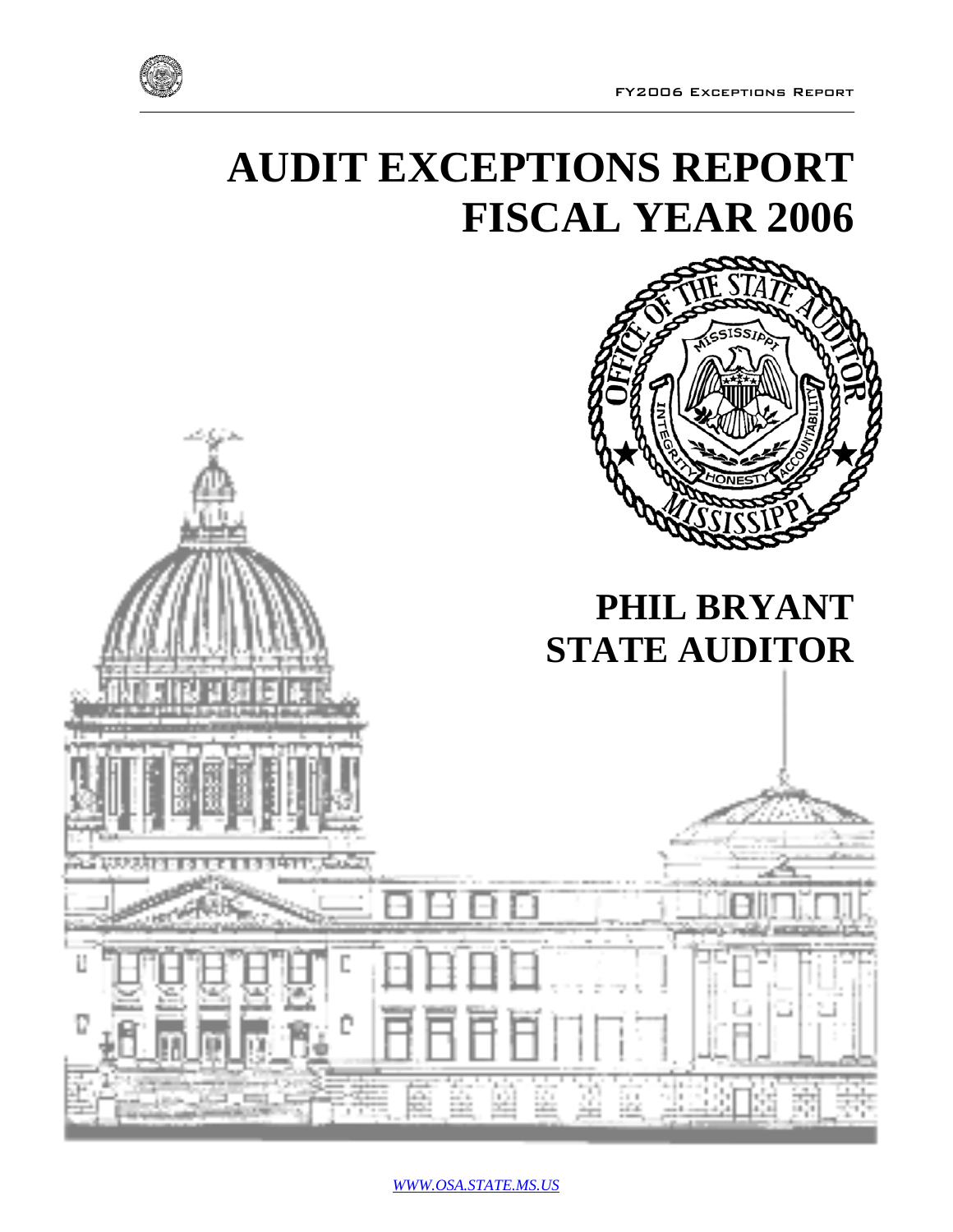



## **Office of the State Auditor**

**County Audit Section Investigative Audit Division**

A legally mandated account of misappropriated or misspent public funds and the actions taken by the Office of the State Auditor for their recovery and return to the appropriate entities in Fiscal Year 2006.

## AUDIT EXCEPTIONS REPORT FISCAL YEAR 2006

**PUBLISHED IN ACCORDANCE WITH THE REQUIREMENTS OF SECTIONS 7-7-77, 7-7-79, 7-7-217 AND 7-7-219 MISSISSIPPI CODE ANNOTATED (1972)** 

> **PHIL BRYANT STATE AUDITOR**

*The Office of the State Auditor does not discriminate on the basis of race, religion, national origin, sex, age or disability*.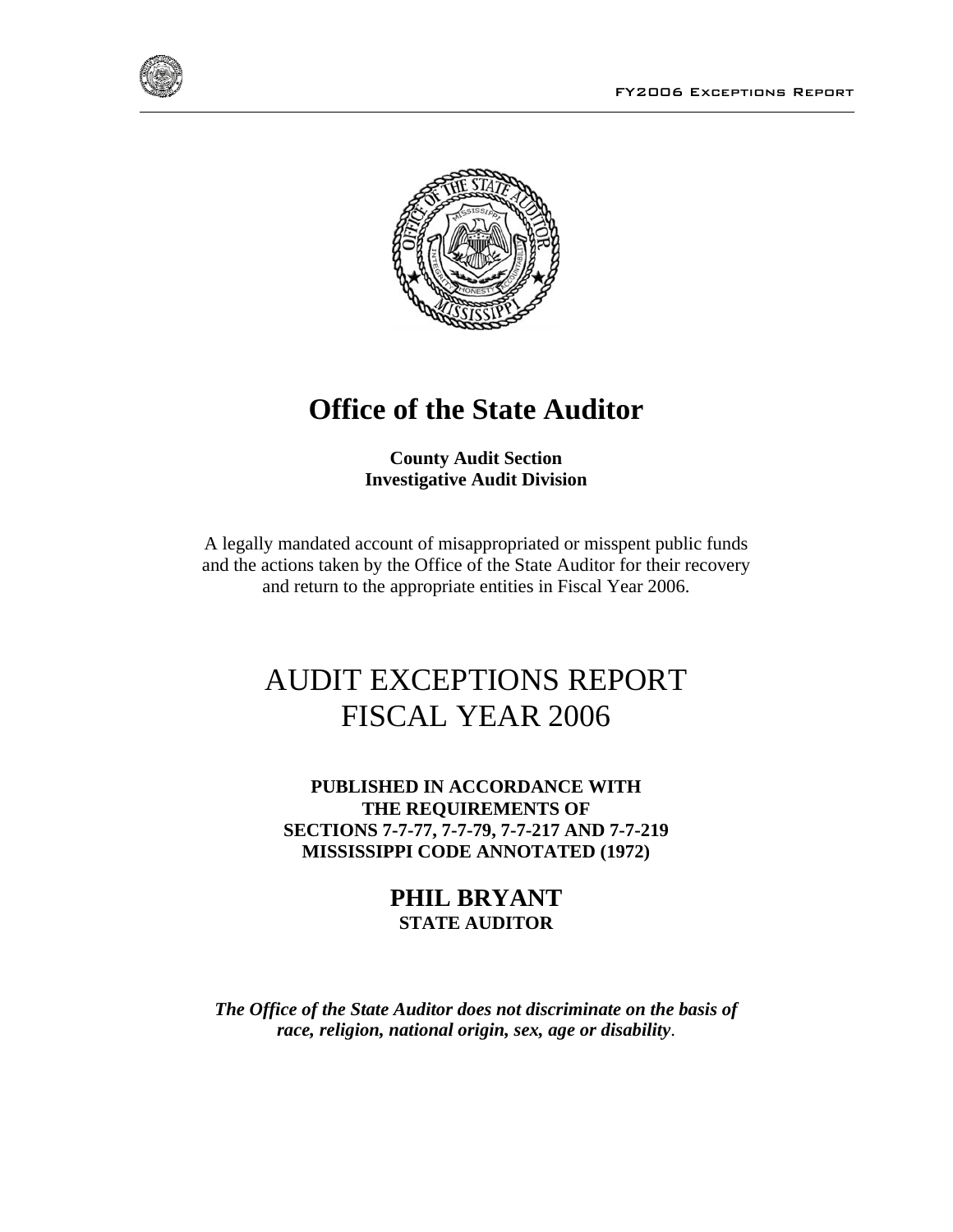



#### **OFFICE OF THE STATE AUDITOR PHIL BRYANT AUDITOR**

July 31, 2006

Honorable Haley Barbour, Governor Honorable Amy Tuck, Lieutenant Governor Honorable Tate Reeves, Treasurer Honorable William J. McCoy, Speaker of the House Honorable Travis Little, President Pro Tempore of the Senate Honorable J. P. Compretta, Speaker Pro Tempore of the House Members of the Mississippi State Legislature

Dear Ladies and Gentlemen:

 As you are aware, it is my duty to report to you the specific exceptions taken by the Office of the State Auditor during Fiscal Year 2006, as required by Sections 7-7-77, 7-7-79, 7-7-217 and 7-7-219, Mississippi Code Annotated (1972). This letter is a summary of the Special Report on Audit Exceptions for Fiscal Year 2006. The full report can be accessed on the internet at http://www.osa.state.ms.us/documents/investigative/inv2006.pdf.

 An audit *"exception"* indicates that a violation of the law has resulted in public funds being misappropriated or spent incorrectly. The term also means that money must be repaid.

 The *"exceptions"* included under the County Audit Section may refer to disallowed expenditures by officials who assumed the responsibility of reimbursing the county general fund when an audit exception was taken by the Office of the State Auditor. To those officials who cooperated with this effort we are sincerely grateful. Both the taxpayers and this agency benefited from their willingness to assure accountability in county government. These incidents are primarily those involving excesses of the salary cap for circuit and chancery clerks and are recorded as *"paid in full and settled to the appropriate fund directly*."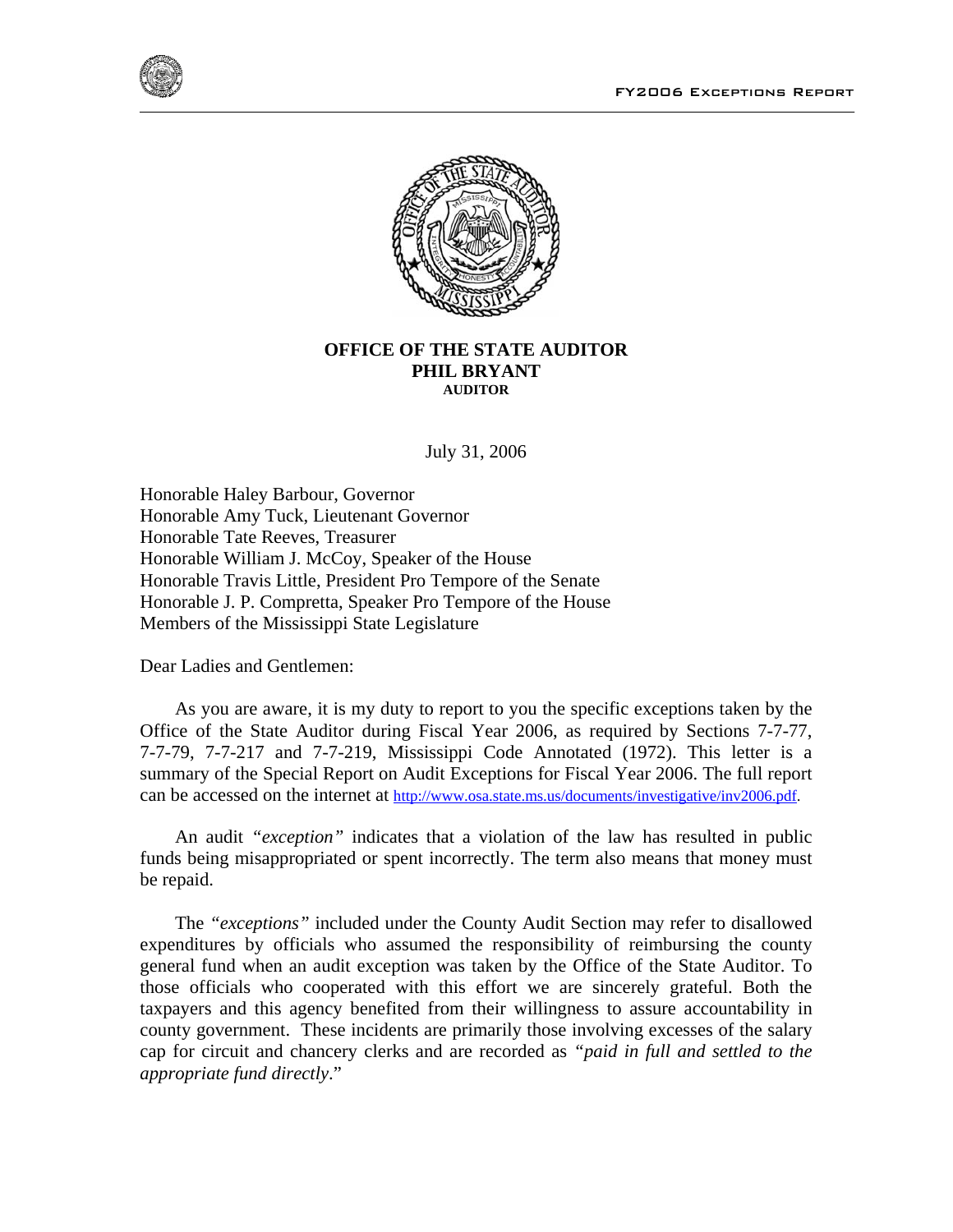

Page Two July 31, 2006

 Additionally, this report includes the formal demands for repayment made by the State Auditor and the cases referred by this office to the Office of the Attorney General for litigation. The report also discusses the cases that were closed by settlement, collection, litigation or dismissal.

 The County Audit Section was responsible for recovering misspent funds or disallowed expenditures totaling \$26,144.53. The Investigative Division issued 42 written demands for \$2,005,352.77 and recovered misspent or embezzled funds totaling \$1,017,920.74.<sup>1</sup> The total amount of funds recovered by the Office of the State Auditor for Fiscal Year ending June 30, 2006, was \$1,044,065.27.

 As in the past, we at the Office of the State Auditor pledge to perform our jobs with integrity, honesty and a commitment to excellence. We will strive to protect the public's trust through evaluations of accounting practices and aggressive investigations of alleged wrongdoing. We believe the taxpayers of Mississippi deserve no less.

Sincerely,

 PHIL BRYANT State Auditor

PB/ js

 $\overline{\phantom{a}}$ 

<sup>&</sup>lt;sup>1</sup> These amounts reflect funds collected on previous year exceptions and monies paid and *settled to the appropriate funds directly. Prior Fiscal Year payments are not included in these amounts*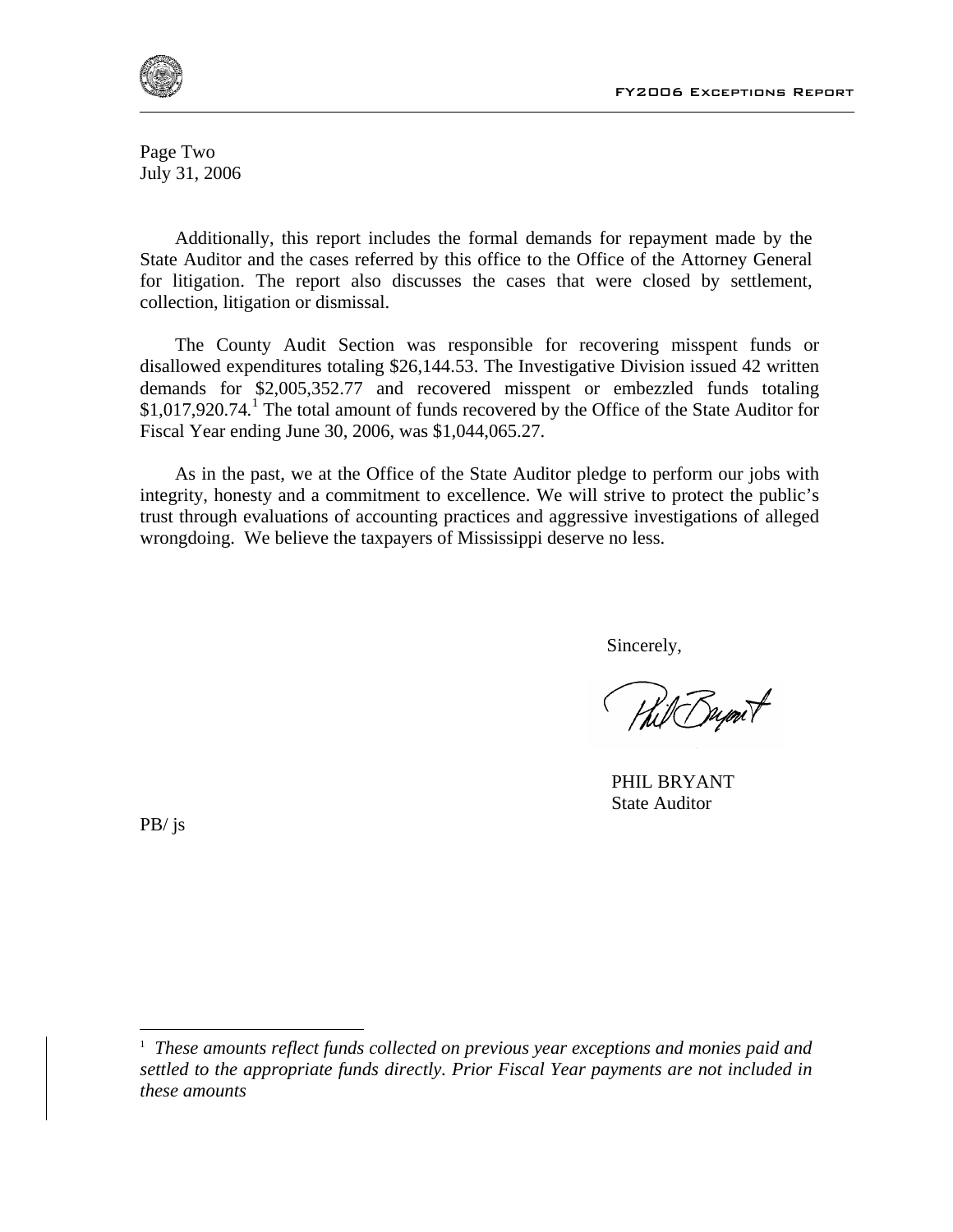

## *TABLE OF CONTENTS*

| <b>Exceptions taken by the County Audit Section</b>   |  |
|-------------------------------------------------------|--|
| <b>Exceptions taken by the Investigative Division</b> |  |
|                                                       |  |
|                                                       |  |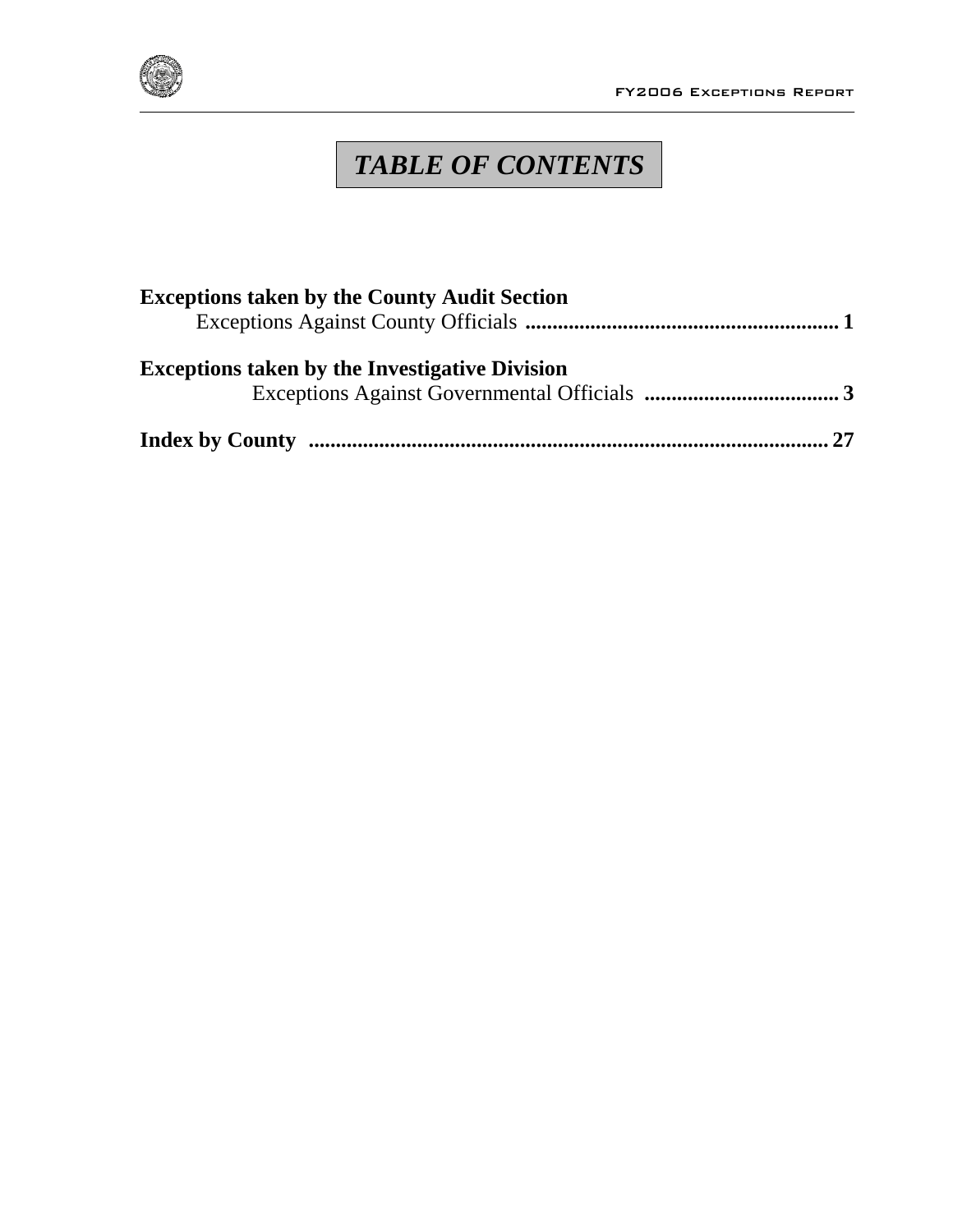



## **EXCEPTIONS TAKEN BY COUNTY AUDIT SECTION**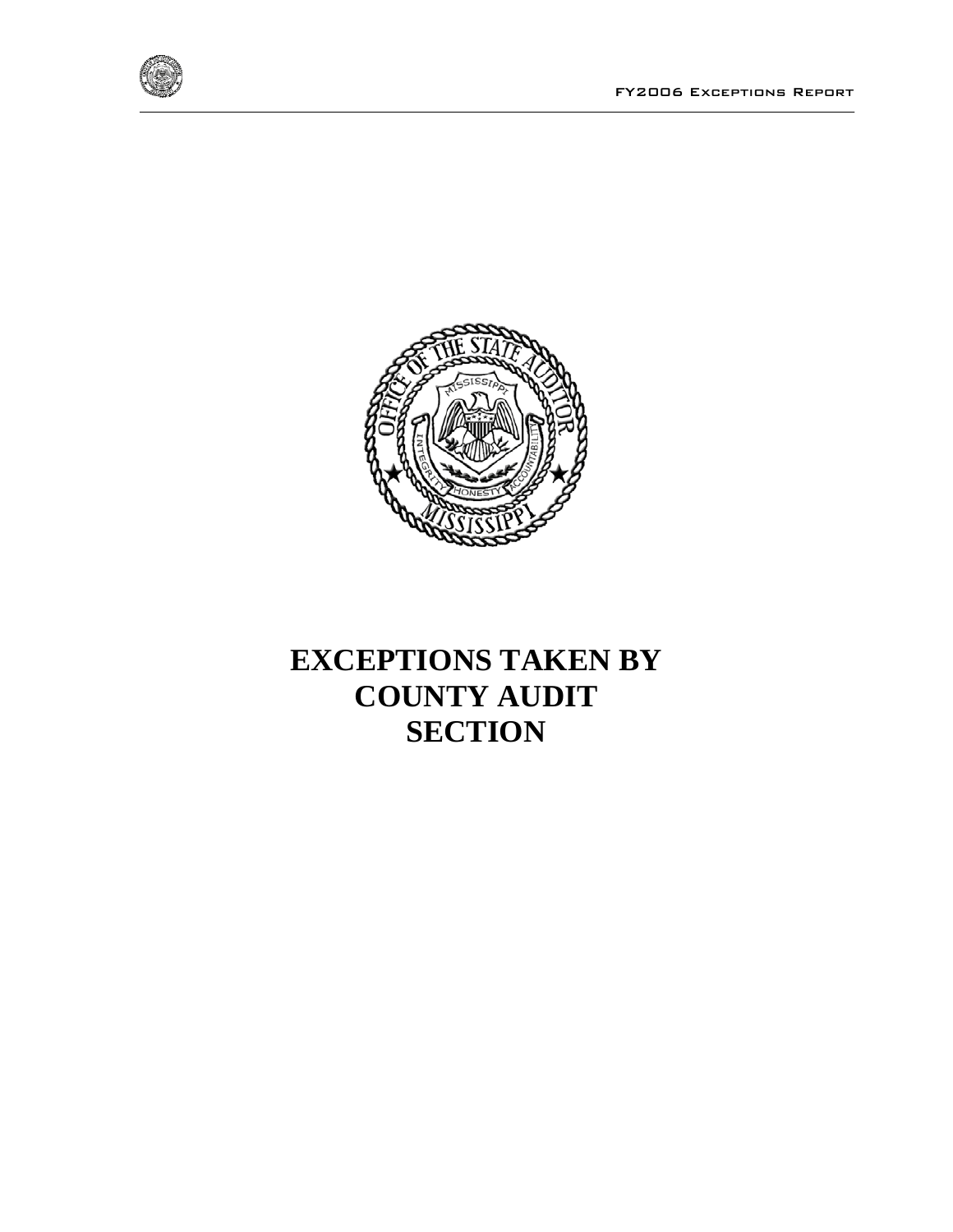### *FORREST COUNTY*

#### **Chancery Clerk Jimmy Havard \$1,185.00 \$1,185.00**

Disallowed Expenses

**Status:** Paid in full and settled to the appropriate fund directly.

### *JEFFERSON DAVIS COUNTY*

**Tax Assessor/Collector Sue Worthy \$1,174.00**

Excess Salary

**Status:** Paid in full and settled to the appropriate fund directly.

### *SHARKEY COUNTY*

**Circuit Clerk Murinda Williams \$6,637.53** 

Disallowed Expenses

Status: Paid in full and settled to the appropriate fund directly.

### *YAZOO COUNTY*

**Chancery Clerk Noreene Girard \$17,148.00**

Excess Fees for Fiscal Year 2004

**Status:** Paid in full and settled to the appropriate fund directly.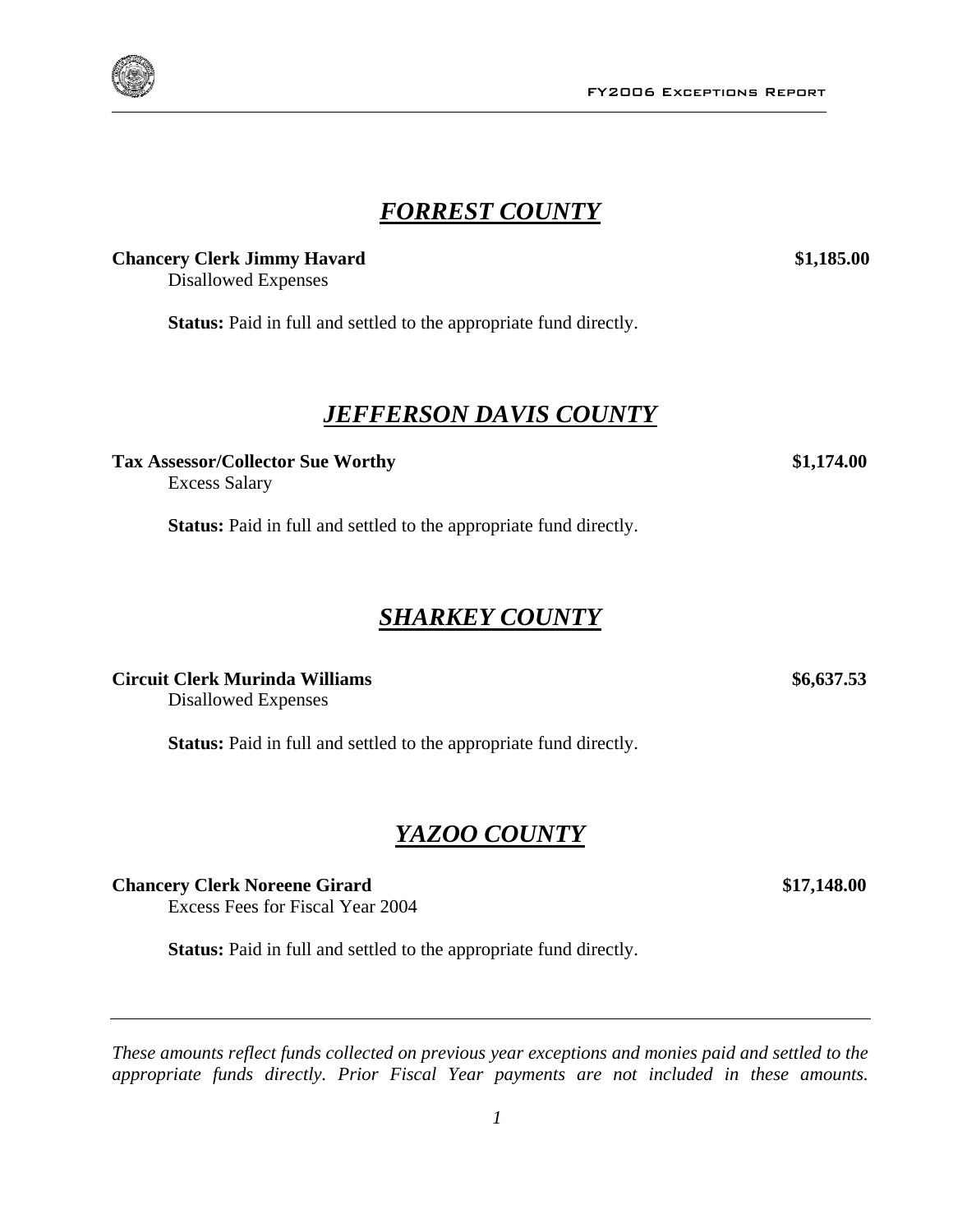





## **EXCEPTIONS TAKEN BY THE INVESTIGATIVE DIVISION**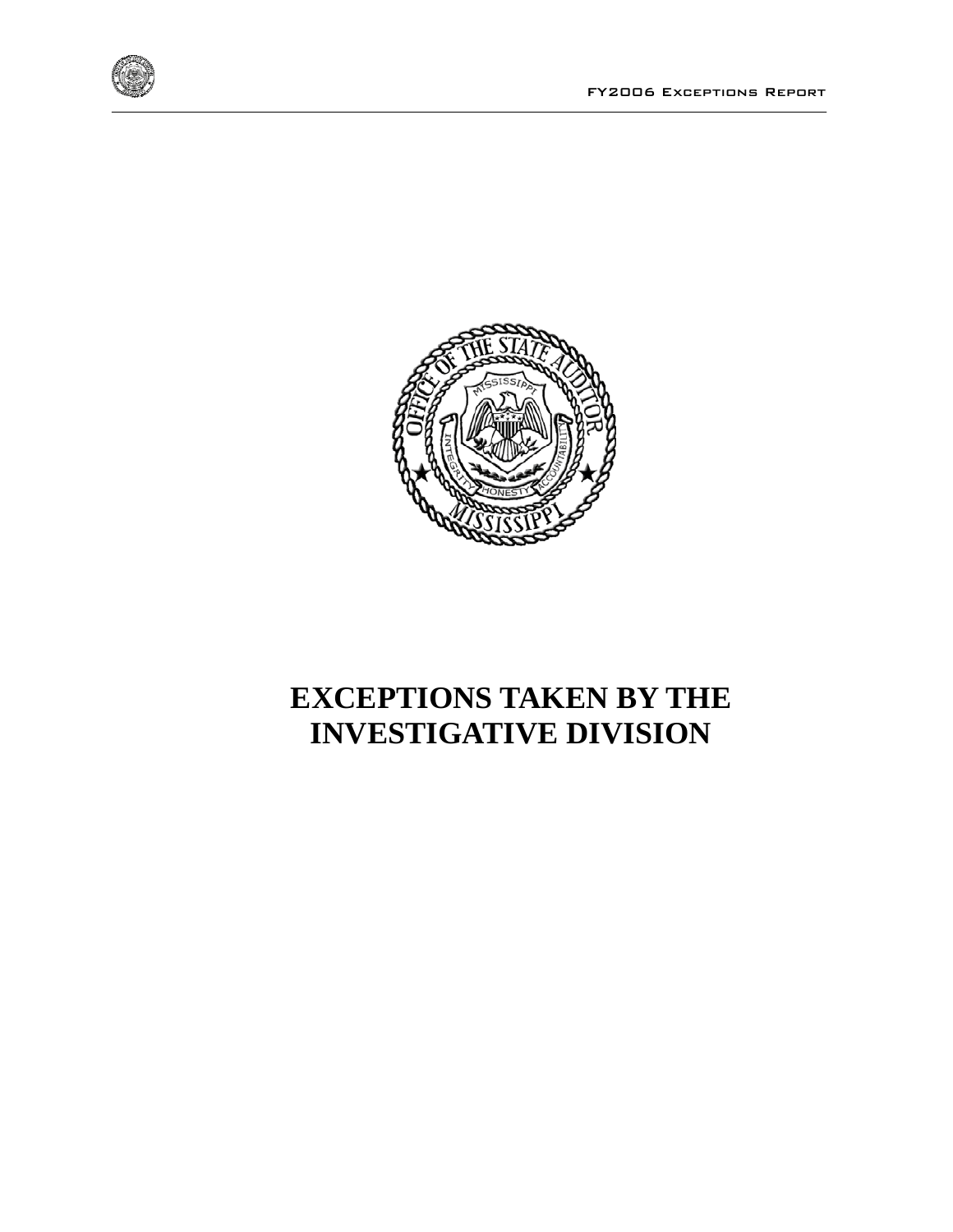FY2006 Exceptions Report

### *ADAMS COUNTY*

### *SOUTHWEST MISSISSIPPI MENTAL HEALTH*

#### **Former Office Manager Regina Jones**   $$6,496.66$

Embezzlement

**Status:** Formal written demand was issued on December 8, 2005, and transmitted to the Office of the Attorney General on January 9, 2006.

### *AMITE COUNTY*

### *COUNTY OFFICIAL* **Former Secretary Dorothy Jones** \$13,323.66

Embezzlement

**Status:** On October 11, 2002, Jones pled guilty to one (1) count of Embezzlement and entered the Pre-trial Intervention Program for three (3) years. Jones was ordered to pay restitution in the amount of \$13,323.66. Formal written demand was issued on January 27, 2003, and transmitted to the Office of the Attorney General on May 6, 2003. For Fiscal Year 2006, payments in the amount of \$7,500.00 were received leaving a balance of \$1,806.66.

### *BENTON COUNTY*

### *SNOW LAKE VOLUNTEER FIRE DEPARTMENT*

**Former Secretary Tenia Woolbright \$23,105.56** 

Embezzlement

**Status:** On December 1, 2005, Woolbright pled guilty to Embezzlement and was sentenced to ten (10) years with eight (8) years suspended, two (2) years to serve, and five (5) years probation. Formal written demand was issued on November 3, 2005, and transmitted to the Office of the Attorney General on November 28, 2005.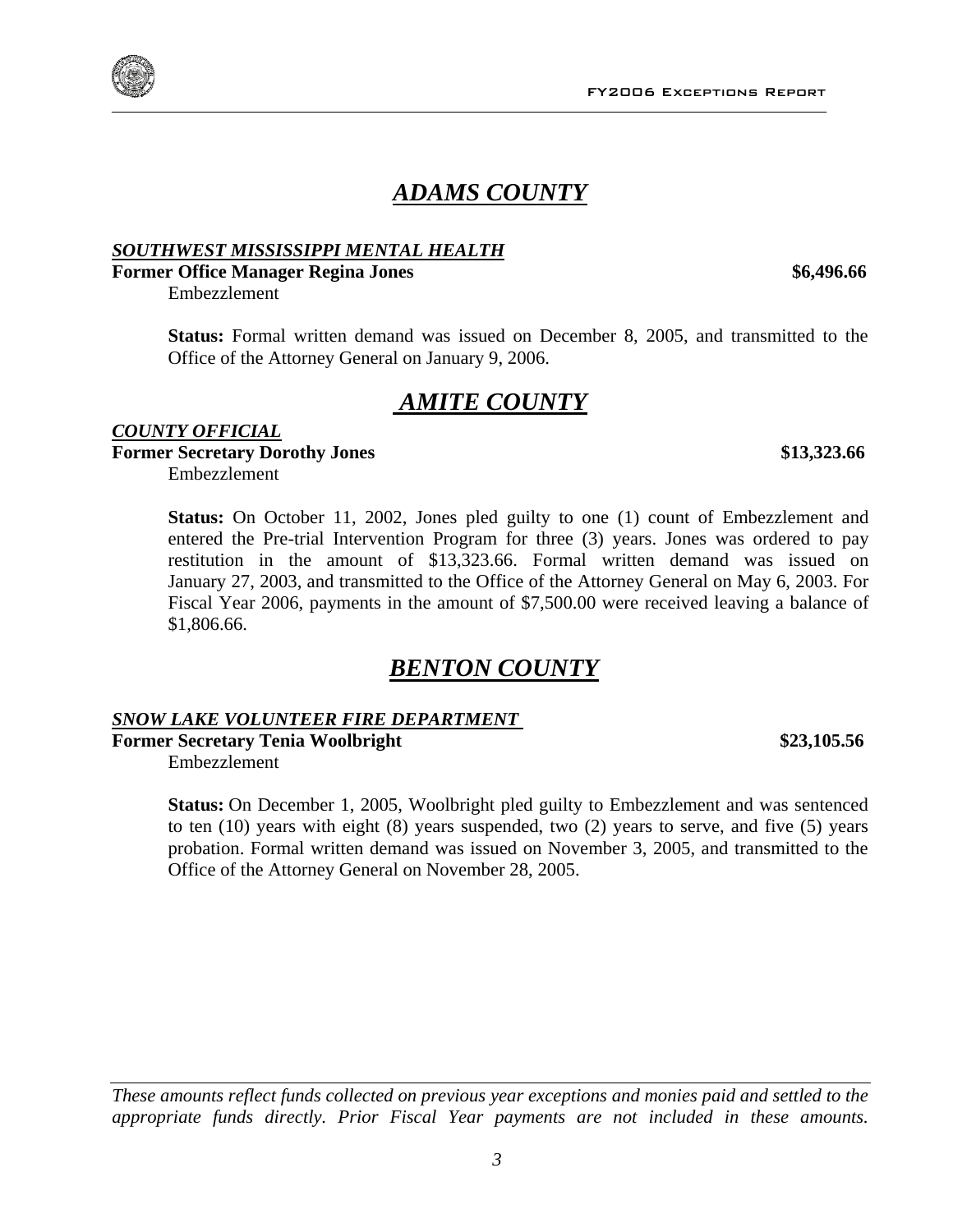FY2006 Exceptions Report

### *BOLIVAR COUNTY*

### *MUNICIPALITY OF SHAW*

**Former Employee James Glenn** \$3,008.93

Embezzlement

**Status:** On March 22, 2006, Glenn was indicted by a Bolivar County Grand Jury for embezzling property valued at approximately \$2,023.34. On April 22, 2006 Glenn pled guilty. On May 29, 2006, Glenn was sentenced to five (5) years with MDOC, with four (4) years suspended and one (1) year supervised probation (non-adjudicated). Glenn was ordered to make full restitution. Formal written demand was issued on June 12, 2006.

### *CLEVELAND POLICE DEPARTMENT*

### **Former Commander Bill Quinton \$25,202.72**

Misappropriation of City Funds

**Status:** Formal written demand was issued on November 10, 2005, and transmitted to the Office of the Attorney General on December 12, 2005.

### **Former Assistant Chief Floyd Pope**   $$74,175.79$

Misappropriation of City Funds

**Status:** Formal written demand was issued on November 10, 2005, and transmitted to the Office of the Attorney General on December 12, 2005.

### *CARROLL COUNTY*

### *COUNTY OFFICIAL* **Supervisor District 2 Lloyd "Honey" Ashmore \$1,161.84**

Work on Private Property

*These amounts reflect funds collected on previous year exceptions and monies paid and settled to the appropriate funds directly. Prior Fiscal Year payments are not included in these amounts.*

**Status:** Paid in full and settled to the appropriate entity/entities.



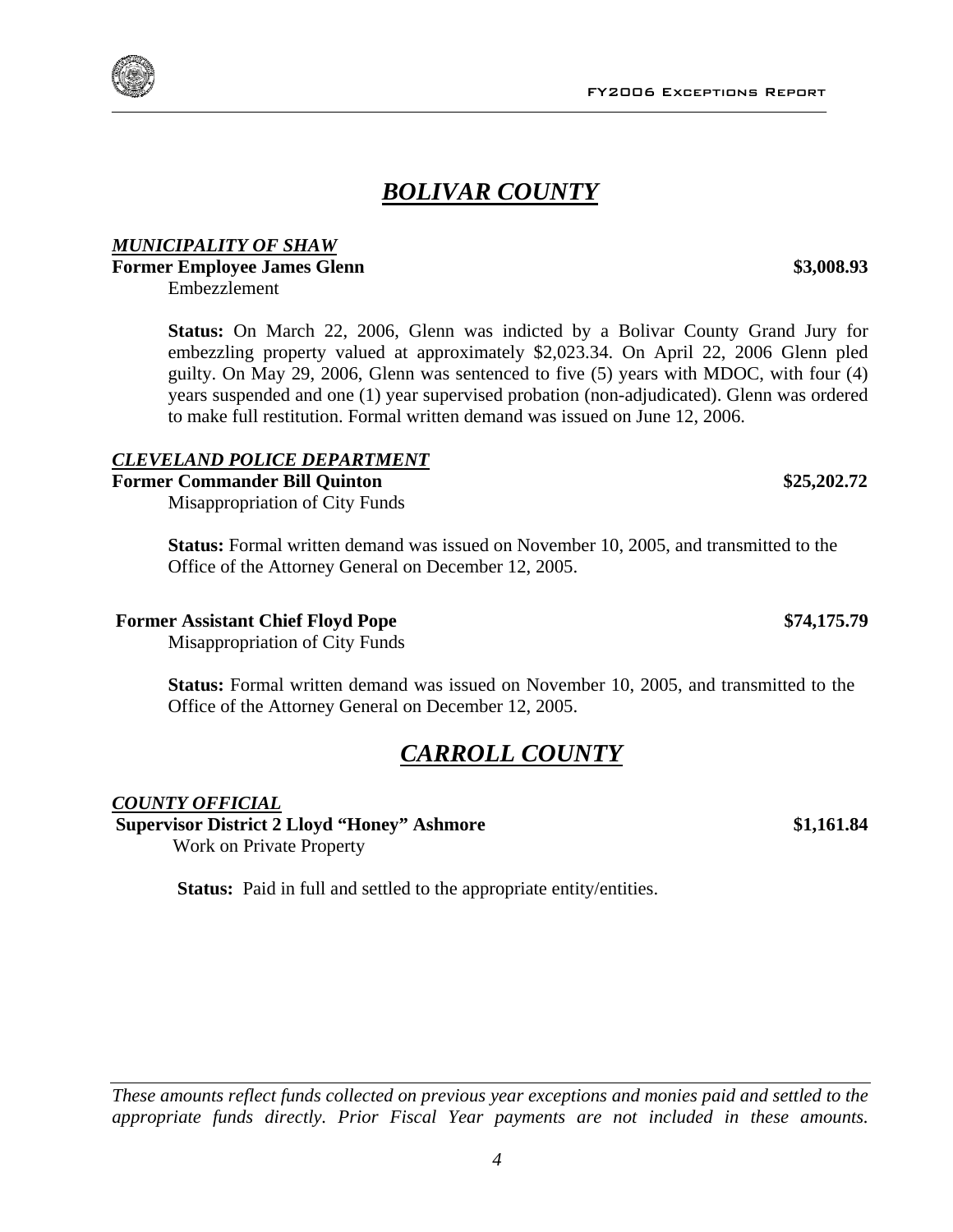

### *CHICKASAW COUNTY*

| <b>Supervisor District 1 – Joe Wren</b>       | \$187.00 |
|-----------------------------------------------|----------|
| <b>Supervisor District 2 – Eddie Alford</b>   | \$187.00 |
| <b>Supervisor District 3 – Albert Rayford</b> | \$187.00 |
| <b>Supervisor District 4 – Jerry Hall</b>     | \$187.00 |
| <b>Supervisor District 5 – Tommy Criddle</b>  | \$187.00 |
| <b>COUNTY OFFICIALS</b>                       |          |

Work on Private Property

**Status:** Paid in full and settled to the appropriate entity/entities.

### *CHOCTAW COUNTY*

#### *MUNICIPALITY OF ACKERMAN* **Mayor Bruce Burney 365.08 Alderman Tommy Curtis \$3,379.48 Alderman Wallace Hatcher \$3,379.48 Alderman Sheila Miller \$1,254.74 Alderman Dale Reid \$3,379.48 Alderman George Rooks \$3,379.48**  Misuse of Public Funds

**Status:** On October 28, 2005, formal written demand in the amount of \$3,379.48 was issued against Wallace Hatcher, and transmitted to Office of the Attorney General on November 28, 2005. For Fiscal Year 2006, payments in the amount of \$11,458.26 were received leaving a balance of \$3,379.48.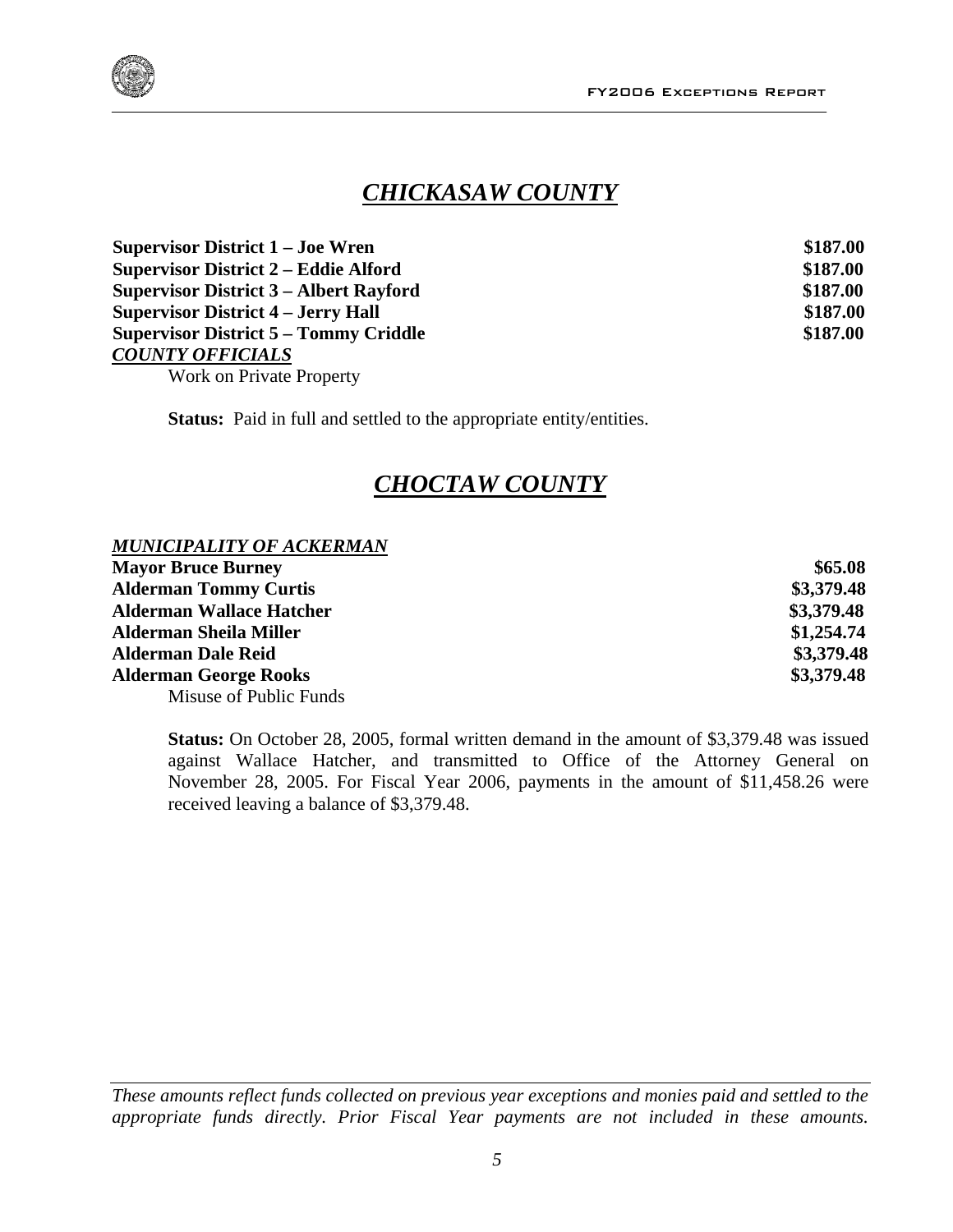### *CLAIBORNE COUNTY*

### *COUNTY OFFICIAL* **Former Tax Collector Mary Jones \$160,377.43**

Embezzlement

**Status:** On May 25, 2004, Jones pled guilty to three (3) counts of Embezzlement. Jones was sentenced to ten (10) years on each count, to run concurrently, with five (5) years to serve. Jones was placed on three (3) years post release supervision. Jones was ordered to pay restitution in the amount of \$110,502.38. Formal written demand was issued on July 6, 2004, and transmitted to the Office of the Attorney General on August 6, 2004. For Fiscal Year 2006, payments in the amount of \$10,502.38 were received leaving a balance of \$49,875.05.

#### *CLAIBORNE COUNTY HUMAN RESOURCE BOARD*

| <b>Dennis Daniels</b>            | \$27,226.66 |
|----------------------------------|-------------|
| <b>Roosevelt Hill (Deceased)</b> | \$38,482.98 |
| Lee Ethel King                   | \$38,994.12 |
| <b>Ronald Odom</b>               | \$38,994.12 |
| <b>Doretha Rankin</b>            | \$38,994.12 |
| <b>Norma Thompson-Lewis</b>      | \$2,770.82  |
| <b>Mary Walls</b>                | \$32,994.50 |
| <b>Improper Expenditures</b>     |             |

**Status:** Formal written demand was issued on October 21, 2005, and transmitted to the Office of the Attorney General on November 21, 2005. For Fiscal Year 2006, payments were received from Dennis Daniels (\$27,226.66), Norma Thompson-Lewis (\$2,770.82), and Mary Walls (\$32,510.00), leaving a balance of \$155,949.84.

### *COAHOMA COUNTY*

#### *MISSISSIPPI YAZOO DELTA LEVEE BOARD*

### **Ted Winters \$2,998.03**

Misuse of Public Funds

**Status:** Formal written demand was issued on August 1, 2005, and transmitted to the Office of the Attorney General on September 1, 2005. Paid in full and settled to the appropriate entity/entities.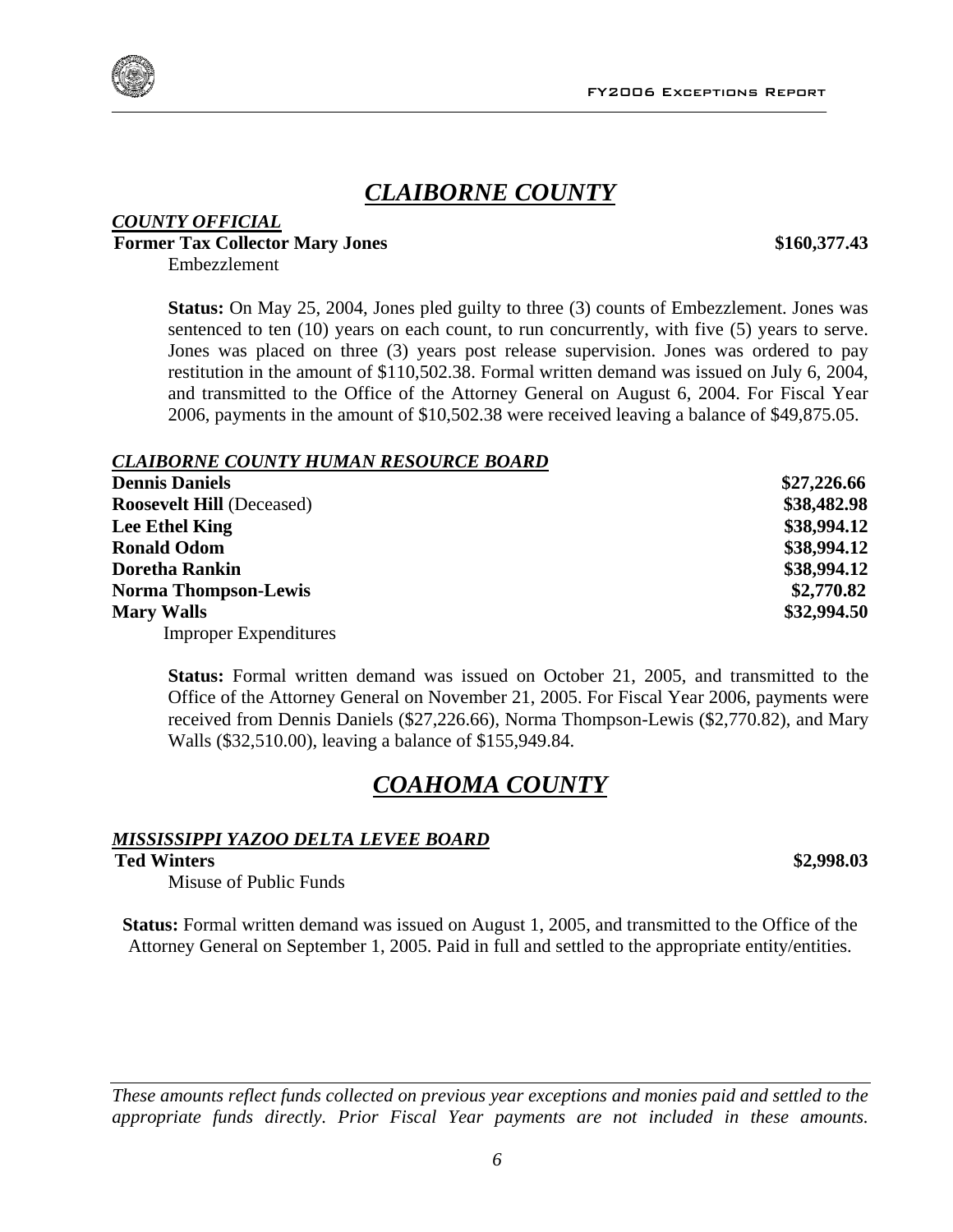### *FORREST COUNTY*

#### *MUNICIPALITY OF HATTIESBURG*

#### **City Administrator Beverly Commodore \$3,004.88**  Unauthorized Use of City Resources

**Status:** Payments were received from SunCoast Infrastructure (\$2,343.91), Micheal's Tree (\$35.82), DJ Shuttle and Tours (\$473.95), and Southern Neurologic (\$151.20). Paid in full and settled to the appropriate entity/entities.

### *HANCOCK COUNTY*

#### *DIAMONDHEAD WATER AND SEWER DISTRICT*

**Former Utility Clerk Deborah Holler 10.15 <b>\$22,940.15 \$22,940.15** 

Embezzlement

**Status:** On August 1, 2002, Holler was arrested on one (1) count of Embezzlement from Diamondhead Water and Sewer District. On April 19, 2004, Holler entered into a twentyfour (24) month Pre-trial Intervention Program and was ordered to pay restitution in the amount of \$6,250.00. Formal written demand was issued on June 25, 2003, and transmitted to the Office of the Attorney General on July 25, 2003. For Fiscal Year 2006, remaining balance of \$21,103.65 was paid in full and settled to the appropriate entity/entities.

### *HARRISON COUNTY*

#### *COUNTY OFFICIAL*

**Former Deputy Circuit Clerk Gregory E. Jones \$246,105.40** 

Uttering Forgery and Embezzlement

**Status:** On May 5, 2003, Jones pled guilty to one (1) count of Embezzlement and was sentenced to ten (10) years with nine (9) years suspended, one (1) year house arrest, and was ordered to pay full restitution. Formal written demand was issued on May 5, 2003, and transmitted to the Office of the Attorney General on June 5, 2003. For Fiscal Year 2006, payments in the amount of \$39,418.36 were received leaving a balance of \$41,407.08.

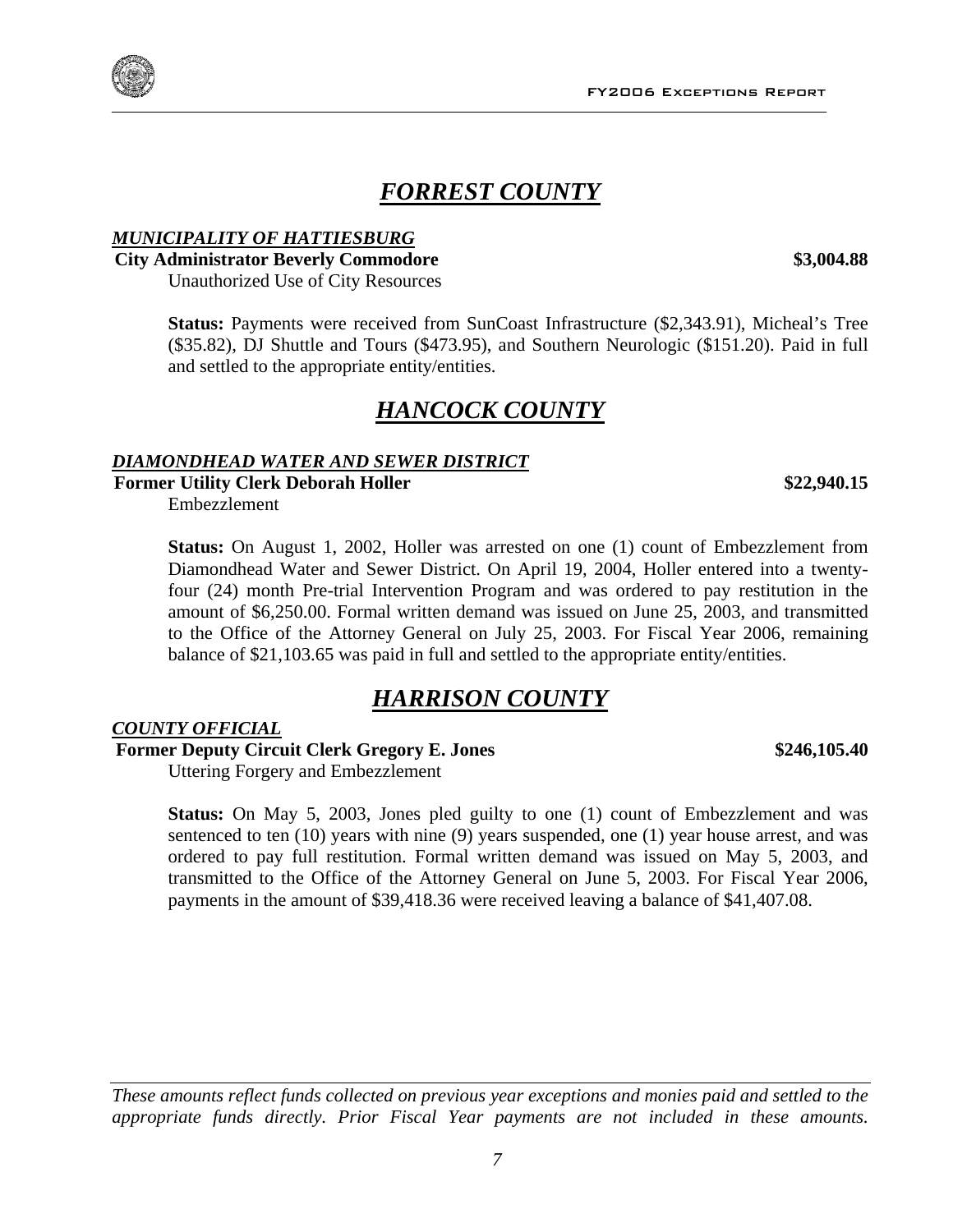### *HARRISON COUNTY-cont'd*

#### *HARRISON COUNTY SCHOOL DISTRICT*

**Former School Employee Ginger Talley 333,665.27** 

Embezzlement

**Status:** On April 11, 2005, Talley pled guilty to Embezzlement and was placed into a twenty-four (24) month Pre-trial Intervention Program, and ordered to pay restitution in the amount of \$33,665.27. Formal written demand was issued on May 10, 2005, and transmitted to the Office of the Attorney General on June 13, 2005. For Fiscal Year 2006, payments in the amount of \$1,277.30 were received leaving a balance of \$10,495.77.

### *HINDS COUNTY*

#### *JACKSON PUBLIC SCHOOLS*

**Former Cafeteria Manager Marion Dean Randall \$22,930.69** 

Misuse of Public Funds

**Status:** Formal written demand was issued on March 22, 2006, and transmitted to the Office of the Attorney General on April 21, 2006.

#### *MISSISSIPPI ETHICS COMMISSION*

**Ethics Commissioner Anjuan Brown \$11,095.17**  Embezzlement

**Status:** Brown was indicted by the May 2006 Hinds County Grand Jury for submitting false claims for reimbursement. Formal written demand was issued on June 6, 2006.

#### *MISSISSIPPI AGRIBUSINESS COUNCIL*

**Former Executive Director Fred Heindl \$282,203.38** 

Embezzlement

**Status:** On May 21, 2002, Heindl pled guilty to Embezzlement and was sentenced to serve one (1) year. Heindl was ordered to pay restitution in the amount of \$168,383.00. Formal demand was issued on August 1, 2005, and transmitted to the Office of the Attorney General on September 1, 2005. For Fiscal Year 2006, payments in the amount of \$25,200.00 were received leaving a balance of \$256,603.38.



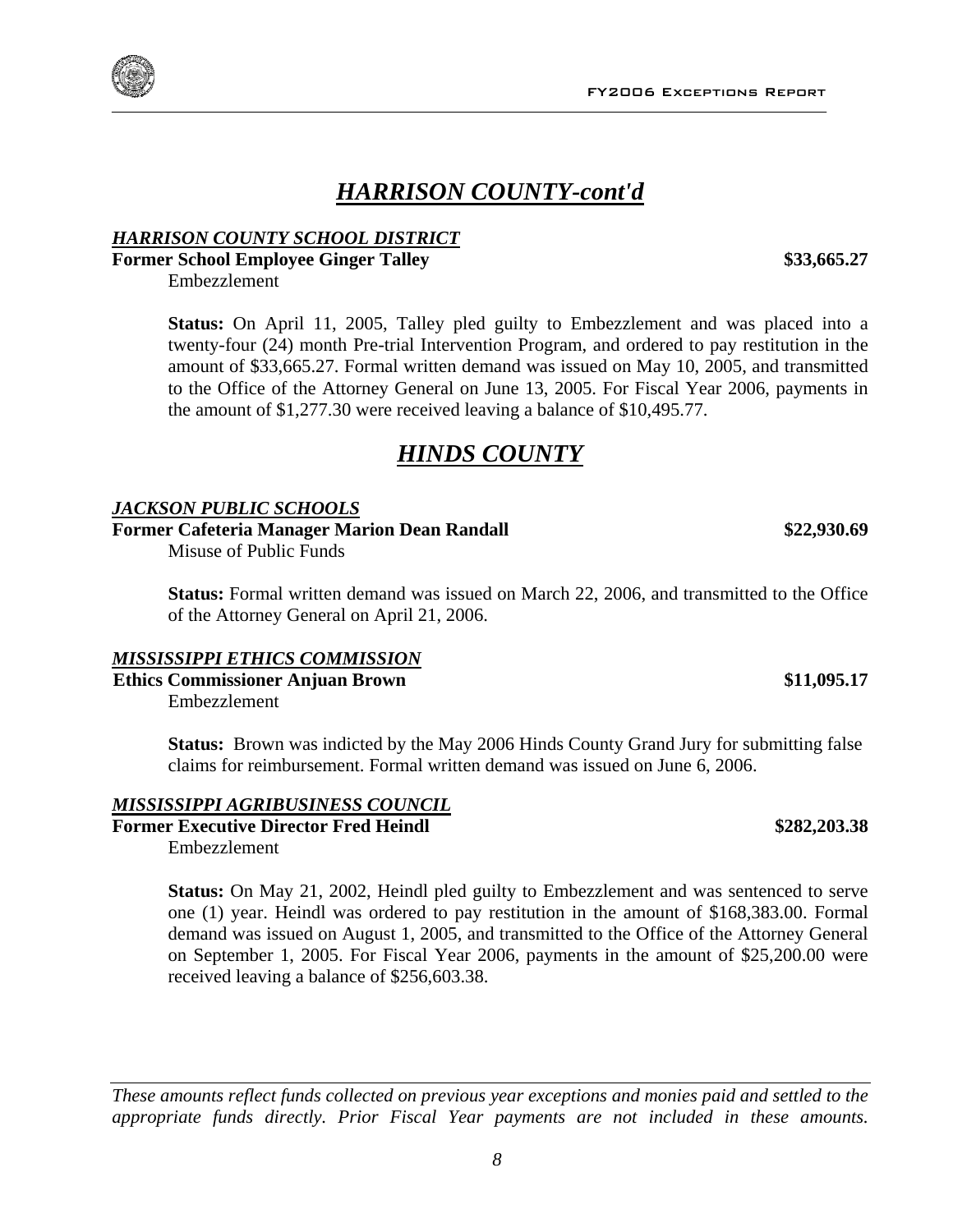### *HINDS COUNTY-cont'd*

#### *MISSISSIPPI AGRIBUSINESS COUNCIL*

**Consultant Glenn Patterson \$71,421.63** 

Money Laundering

**Status:** On March 28, 2005, Patterson pled guilty to Money Laundering and was sentenced to serve eighteen (18) months in federal prison. Patterson was ordered to pay restitution in the amount of \$36,736.00. Formal written demand was issued on August 1, 2005, and transmitted to the Office of the Attorney General on September 1, 2005. For Fiscal Year 2006, payment in the amount of \$25.00 was received leaving a balance of \$56,396.63.

#### **Contractor Michael Walters \$132,385.13**

Money Laundering

**Status**: On March 28, 2005, Walters pled guilty to Money Laundering and was sentenced to serve eighteen (18) months in prison. Walters was ordered to pay restitution in the amount of \$82,174.75. Formal written demand was issued on August 1, 2005, and transmitted to the Office of the Attorney General on September 1, 2005.

#### **Former Employee of Alcorn State University James Wyatt \$14,040.53**

Money Laundering

**Status:** On March 28, 2005, Wyatt pled guilty to Money Laundering and was sentenced to serve twelve (12) months in federal prison. Wyatt was ordered to pay restitution in the amount of \$9,000.00. Formal written demand was issued on August 1, 2005, and transmitted to the Office of the Attorney General on September 1, 2005.

### *JACKSON STATE UNIVERSITY*

### **Former Professor Barbara McDaniel-Suggs \$60,451.12**

Embezzlement

**Status:** On August 16, 2005, McDaniel-Suggs pled guilty to Embezzlement and was sentenced to one (1) year probation. McDaniel-Suggs and was ordered to pay restitution in the amount of \$15,000.00. Formal written demand was issued on November 10, 2005, and transmitted to the Office of the Attorney General on December 15, 2005. For Fiscal Year 2006, payment in the amount of \$15,000.00 was received leaving a balance of \$45,451.12.

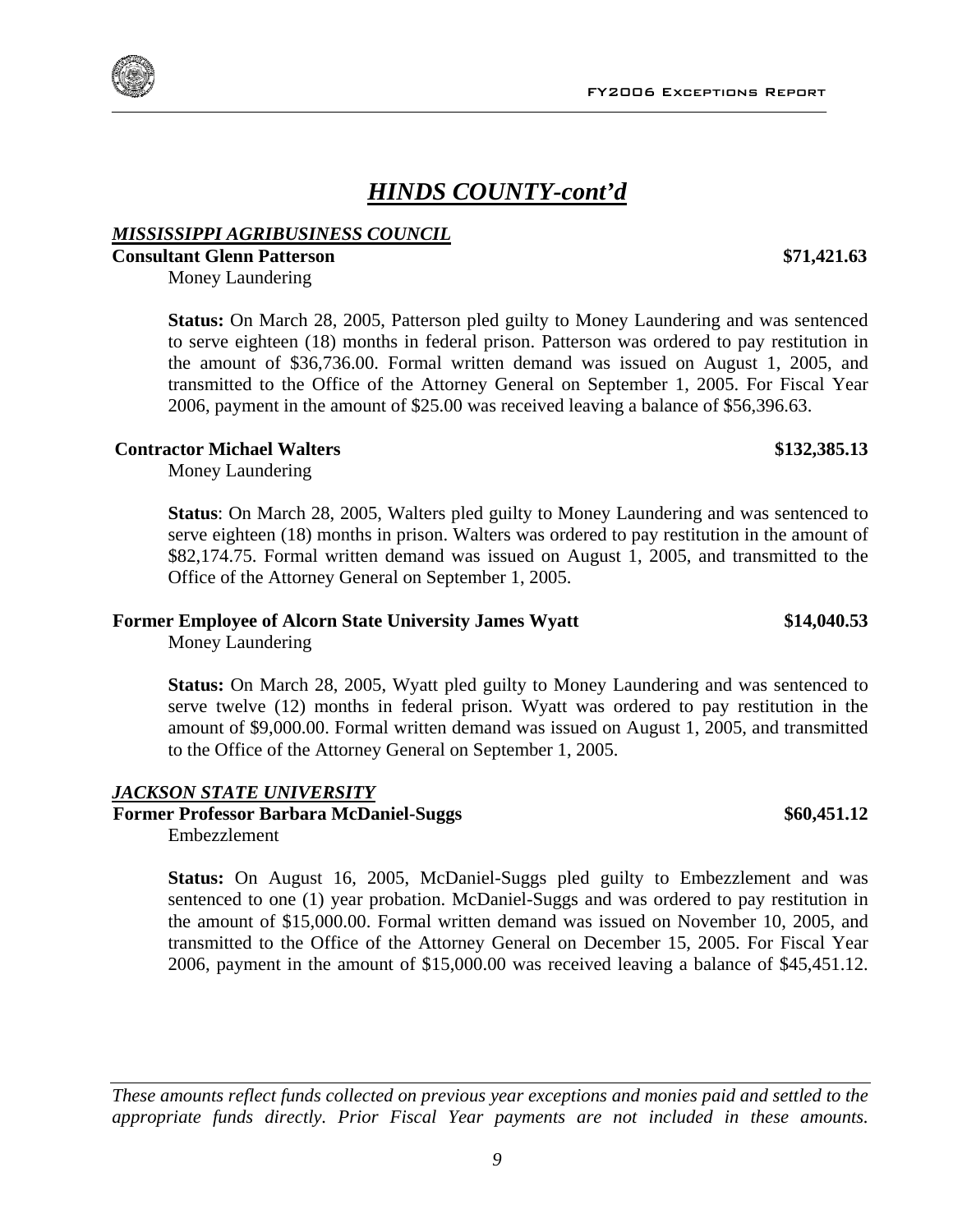### *HOLMES COUNTY*

### *MUNICIPALITY OF DURANT*

### **Former Dispatcher Thawanna Fleming \$12,265.81**

Embezzlement

**Status:** On May 11, 2004, Fleming pled guilty to one (1) count of Embezzlement and to one (1) count of Tampering with Records. Fleming entered into the Intensive Supervision Program and was ordered to pay restitution, to the Municipality of Durant, in the amount of \$490.00. Formal written demand was issued on February 25, 2005, and transmitted to Office of the Attorney General on April 25, 2005. For Fiscal Year 2006, remaining balance of \$11,775.81 was paid in full and settled to the appropriate entity/entities.

#### *MUNICIPALITY OF DURANT*

#### Police Chief Charlie Eskridge **\$2,385.95 \$2,385.95**

Salary Overpayments

**Status:** Formal written demand was issued on July 11, 2005, and transmitted to the office of the Attorney General on August 11, 2005.

#### **Former City Clerk Rosie M. Hill-Mitchell \$63,382.85**

Embezzlement

**Status:** On May 11, 2005, Hill-Mitchell pled guilty to two (2) counts of Embezzlement and was sentenced to seven (7) years concurrent (suspended), two (2) years house arrest, and five (5) years supervised probation. Hill-Mitchell was ordered to pay restitution in the amount of \$63,382.85. Formal written demand was issued on November 15, 2005, and transmitted to the Office of the Attorney General on December 15, 2005. For Fiscal Year 2006, payments in the amount of \$51,640.00 were received leaving a balance of \$10,242.85.



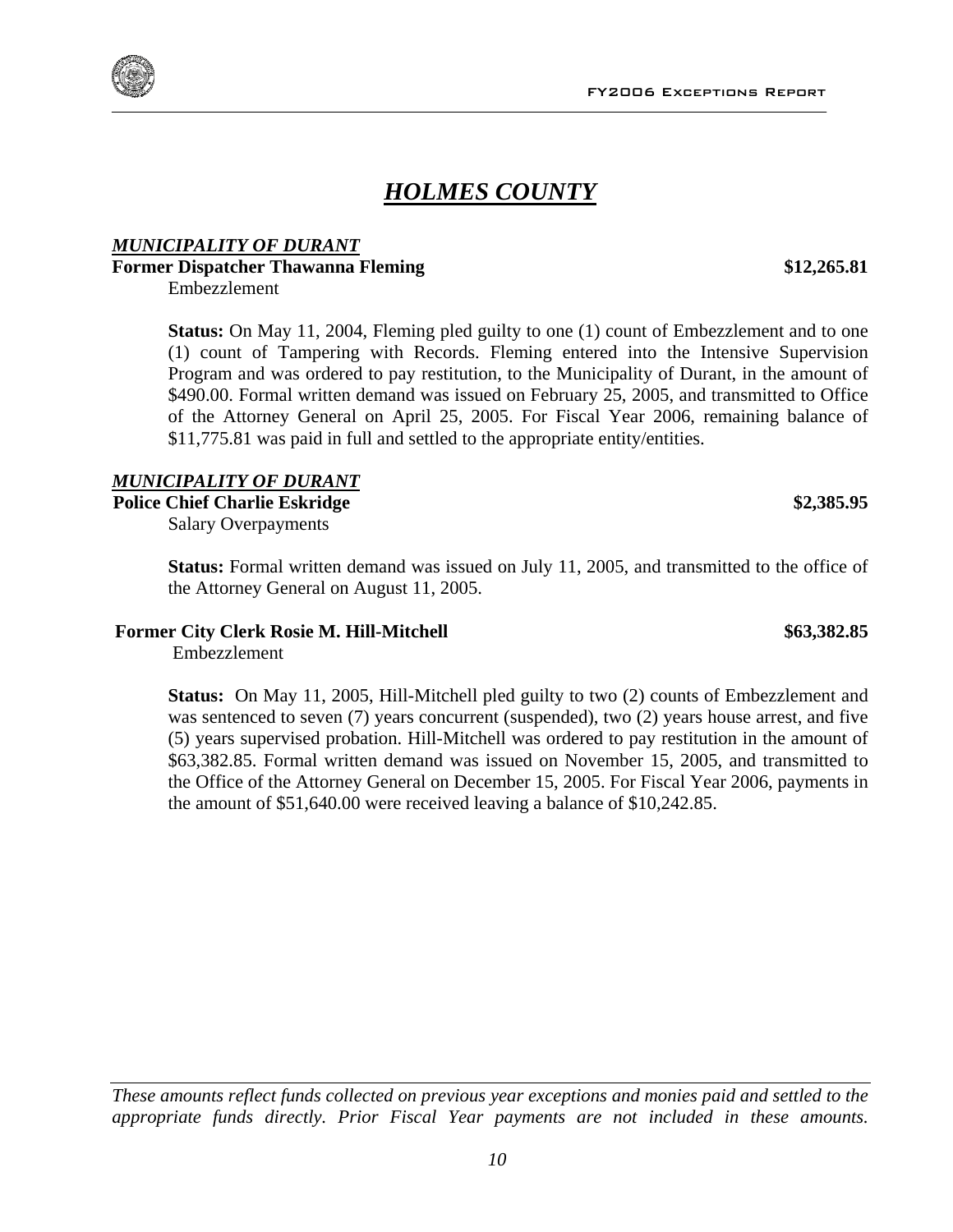

### *HOLMES COUNTY-cont'd*

#### *HOLMES COUNTY ECONOMIC DEVELOPMENT AUTHORITY*

**Former Interim Director Patricia Brock \$110,997.34** 

Embezzlement

**Status:** On May 1, 2006, Brock pled guilty to Embezzlement and was sentenced to twelve (12) years in the Intensive Supervision Program, five (5) years supervised probation, and five (5) years unsupervised probation. Brock was ordered to pay restitution in the amount of \$92,363.26. Formal written demand was issued on May 16, 2006, and transmitted to the Office of the Attorney General on June 16, 2006. For Fiscal Year 2006, payment in the amount of \$20,000.00 was received leaving a balance of \$90,997.34.

### *HUMPHREYS COUNTY*

#### *MUNICIPALITY OF BELZONI*

**Former City Clerk Sandra Marie Ray \$2,412.18** 

Failure to Deposit Funds

**Status:** Formal written demand was issued on February 16, 2001, and transmitted to the Office of the Attorney General on March 16, 2001. For Fiscal Year 2006, the bond company submitted payment in the amount of \$980.20.

### *JACKSON COUNTY*

#### *COUNTY OFFICIAL*

**Former Sheriff's Office Bookkeeper Lou Thrash Carnley \$235,572.62**  Embezzlement

**Status:** Formal written demand was issued December 3, 2001, and transmitted to the Office of the Attorney General on January 2, 2002. On January 21, 2002, Carnley pled guilty to Embezzlement. On March 14, 2003, Carnley was sentenced to five (5) years with four (4) years suspended, one (1) year to serve, and four (4) years non-supervised probation. Carnley was ordered to pay restitution of \$178,192.32. For Fiscal Year 2006, payments in the amount of \$2,400.00 were received leaving a balance of \$229,422.62.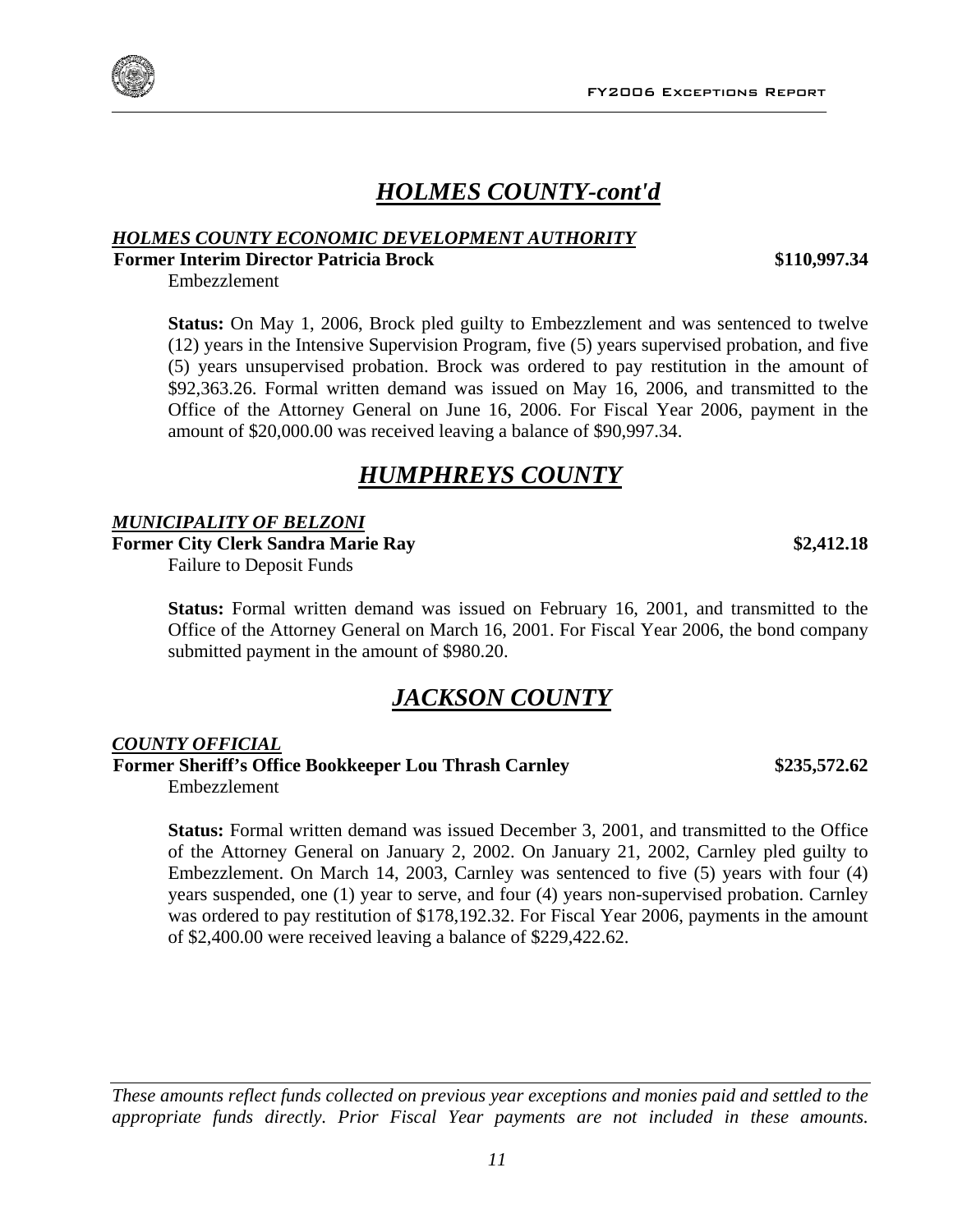### *JACKSON COUNTY-cont'd*

### *MUNICIPALITY OF MOSS POINT*

### **Former Employee Charles James, Jr. \$3,115.67**

Embezzlement

**Status:** On May 5, 2000, James pled guilty to Embezzlement and was sentenced to supervised probation for five (5) years, and was ordered to pay restitution in the amount of \$3,115.67. Formal written demand was issued on May 22, 2000, and transmitted to the Office of the Attorney General on June 22, 2000. For Fiscal Year 2006, remaining balance of \$1,071.67 was paid in full and settled to the appropriate entity/entities.

#### *MOSS POINT SCHOOL DISTRICT*

### **Former Moss Point High School Bookkeeper Mary Nelson \$38,356.12**

Embezzlement

**Status:** On November 19, 2003, a formal written demand was issued, and transmitted to the Office of the Attorney General on December 18, 2003. On August 2, 2004, Nelson pled guilty to three (3) counts of Embezzlement. On August 31, 2004, Nelson was sentenced to one (1) year house arrest, five (5) years post release supervision, and was ordered to pay restitution in the amount of \$14,814.80. For Fiscal Year 2006, payments in the amount of \$5,695.54 were received leaving a balance of \$6,697.26.

#### *PASCAGOULA MUNICIPAL SEPARATE SCHOOL DISTRICT*

**Former Athletic Department Secretary Cecilia Stringer \$31,330.50**  Embezzlement

**Status:** On May 8, 2006, Stringer pled guilty to Embezzlement and was sentenced to eight (8) years (suspended), three (3) years supervision of the MDOC, and was ordered to pay restitution in the amount of \$31,686.50, which is to be paid within the defendant's three (3) year probationary period. Formal written demand was issued on June 8, 2004, and transmitted to the Office of the Attorney General on July 8, 2004. For Fiscal Year 2006, payment in the amount of \$18,186.14 was received leaving a balance of \$13,144.36.



*These amounts reflect funds collected on previous year exceptions and monies paid and settled to the appropriate funds directly. Prior Fiscal Year payments are not included in these amounts.*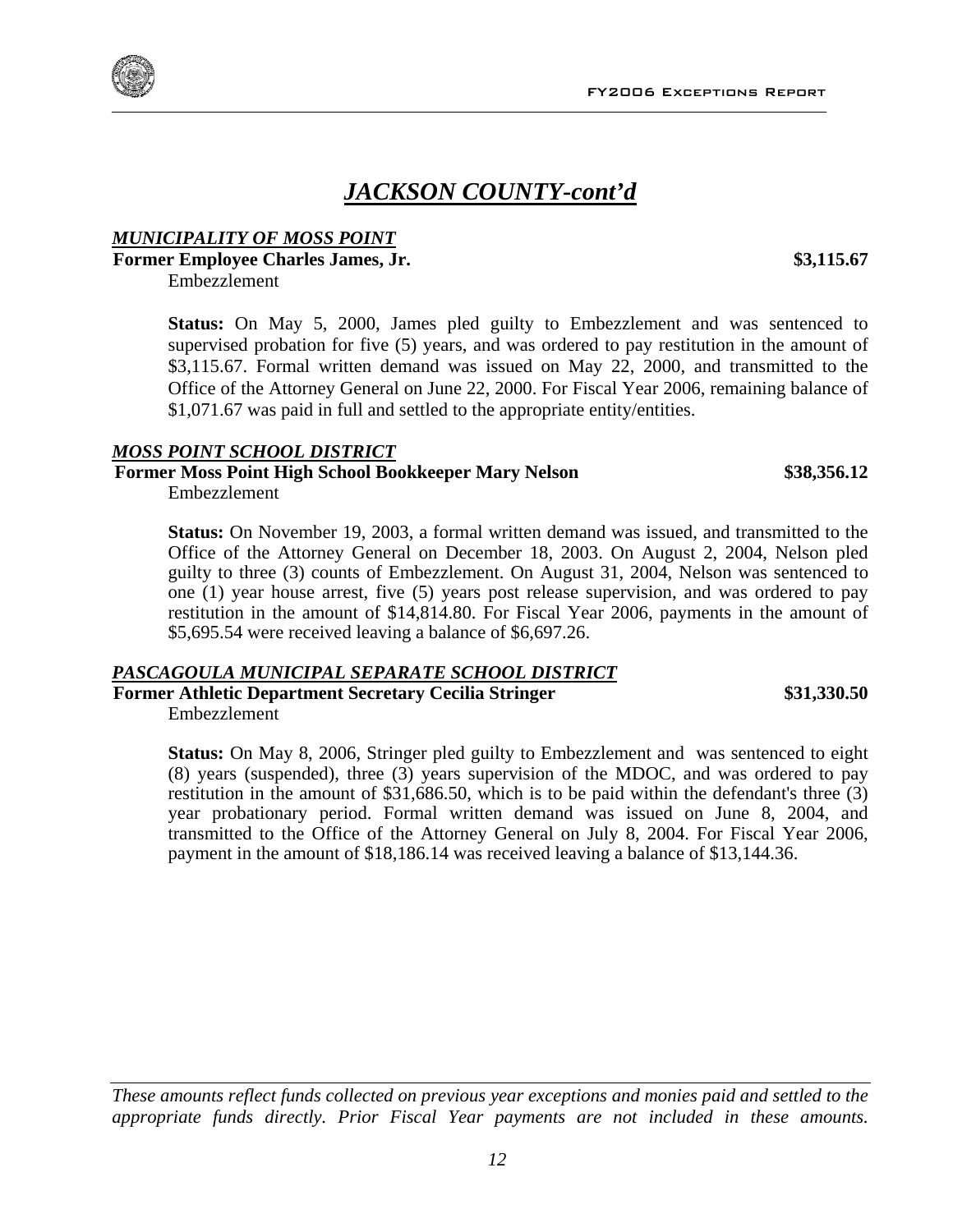### *JEFFERSON COUNTY*

### *COUNTY OFFICIALS*

#### **Sheriff Peter Walker 829,361.10 \$29,361.10**

Missing Evidence

**Status:** Formal written demand was issued on January 31, 2006, and transmitted to the Office of the Attorney General on February 28, 2006.

#### **Circuit Clerk Burnell Harris \$7,000.00**

Misappropriation of Funds

**Status:** For Fiscal Year 2006, payment in the amount of \$7,000.00 was received. Investigation is ongoing.

#### *JEFFERSON COUNTY HOSPITAL*

| <b>Trustee Berry Booker</b>            | \$11,038.37 |
|----------------------------------------|-------------|
| <b>Trustee Lodene Carter</b>           | \$11,038.37 |
| <b>Trustee Dudley Guice, Sr.</b>       | \$20,084.69 |
| <b>Administrator Jerry Kennedy</b>     | \$52,394.59 |
| <b>Trustee Jeanette Travis</b>         | \$11,038.37 |
| <b>Trustee Emma Walton</b>             | \$11,038.37 |
| Illegal Bonuses/Misuse of Public Funds |             |

**Status:** Formal written demand was issued on April 10, 2006, and transmitted to the Office of the Attorney General on May 10, 2006. For Fiscal Year 2006, payments in the amount of \$9,046.32 were received from Guice, leaving a balance of \$107,586.44.

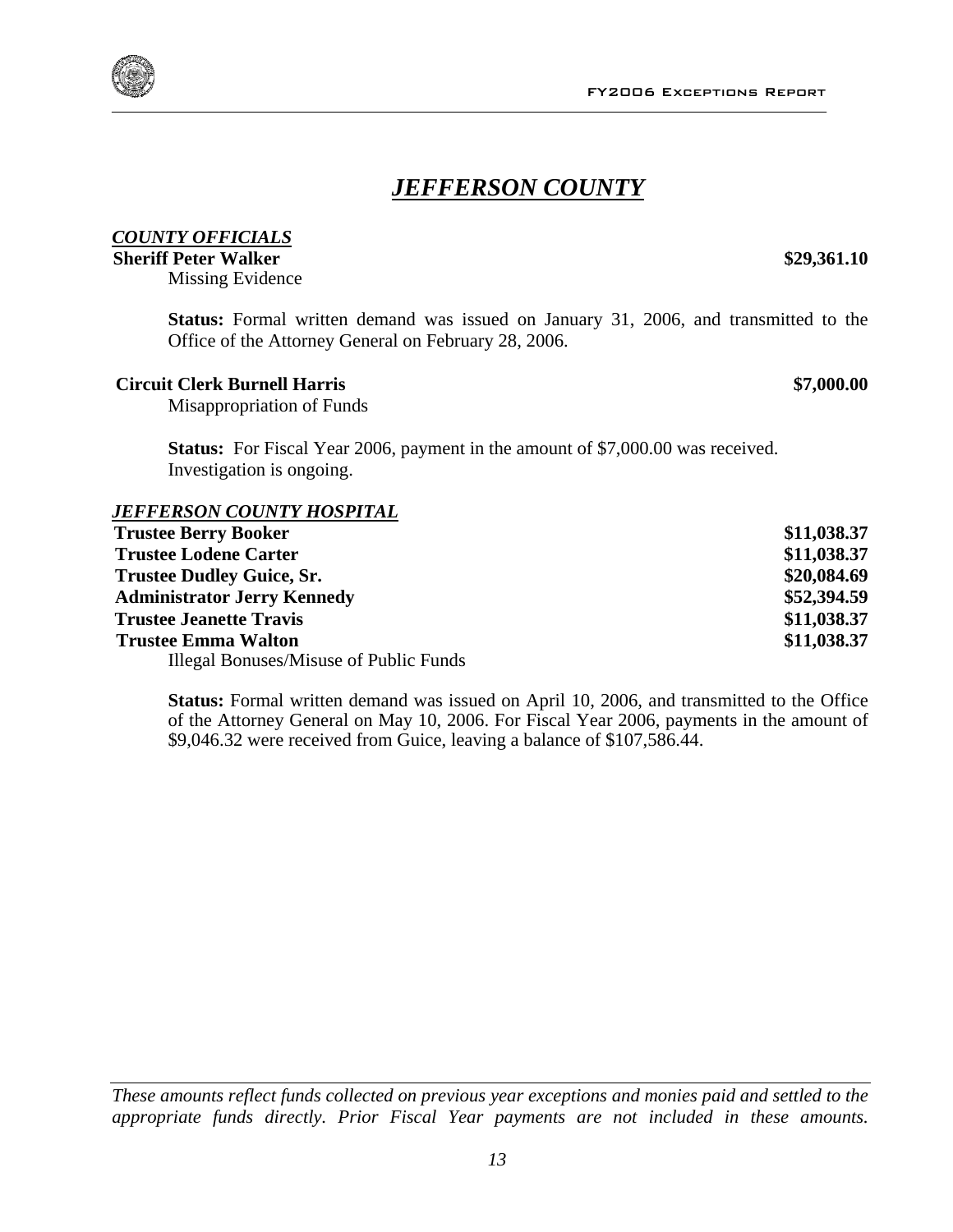### *JONES COUNTY*

#### *COUNTY OFFICIAL* **Former Dentention Center Nurse Lynette Husband \$52,987.10**

Embezzlement

**Status:** Formal written demand was issued on January 19, 1999, and transmitted to the Office of the Attorney General on February 18, 1999. On December 18, 1998, Husband was sentenced to pay restitution of \$18,000.00. Although the case has been closed by the Office of the Attorney General, the case will be monitored by the Investigative Division for courtordered restitution payments. For Fiscal Year 2006, payments in the amount of \$2,400.00 were received leaving a balance of \$14,036.50.

#### *JONES COUNTY PUBLIC SCHOOL DISTRICT*

**Former Bookkeeper Gerilyn E. Murphy**  $$146,235.42$ 

Uttering Forgery

**Status:** Formal written demand was issued on February 5, 2003, and transmitted to the Office of the Attorney General on March 5, 2003. On December 17, 2003, Murphy pled guilty to forty-nine (49) counts of Uttering Forgery and was sentenced to ten (10) years, with five (5) years house arrest and five (5) years supervised probation. For Fiscal Year 2006, remaining balance of \$4,734.54 was paid in full and settled to the appropriate entity/entities.

### *KEMPER COUNTY*

### *COUNTY OFFICIAL*

**Former Sheriff's Office Bookkeeper Tikisia Ronice Cole \$22,034.00**  Embezzlement

**Status:** Formal written demand was issued on August 18, 2003, and transmitted to the Office of the Attorney General on September 18, 2003. On January 21, 2004, Cole pled guilty to Embezzlement and was sentenced to ten (10) years (suspended) with five (5) years probation. Cole was ordered to pay restitution in the amount of \$12,966.50. For Fiscal Year 2006, remaining balance of \$19,779.00 was paid in full and settled to the appropriate entity/entities.



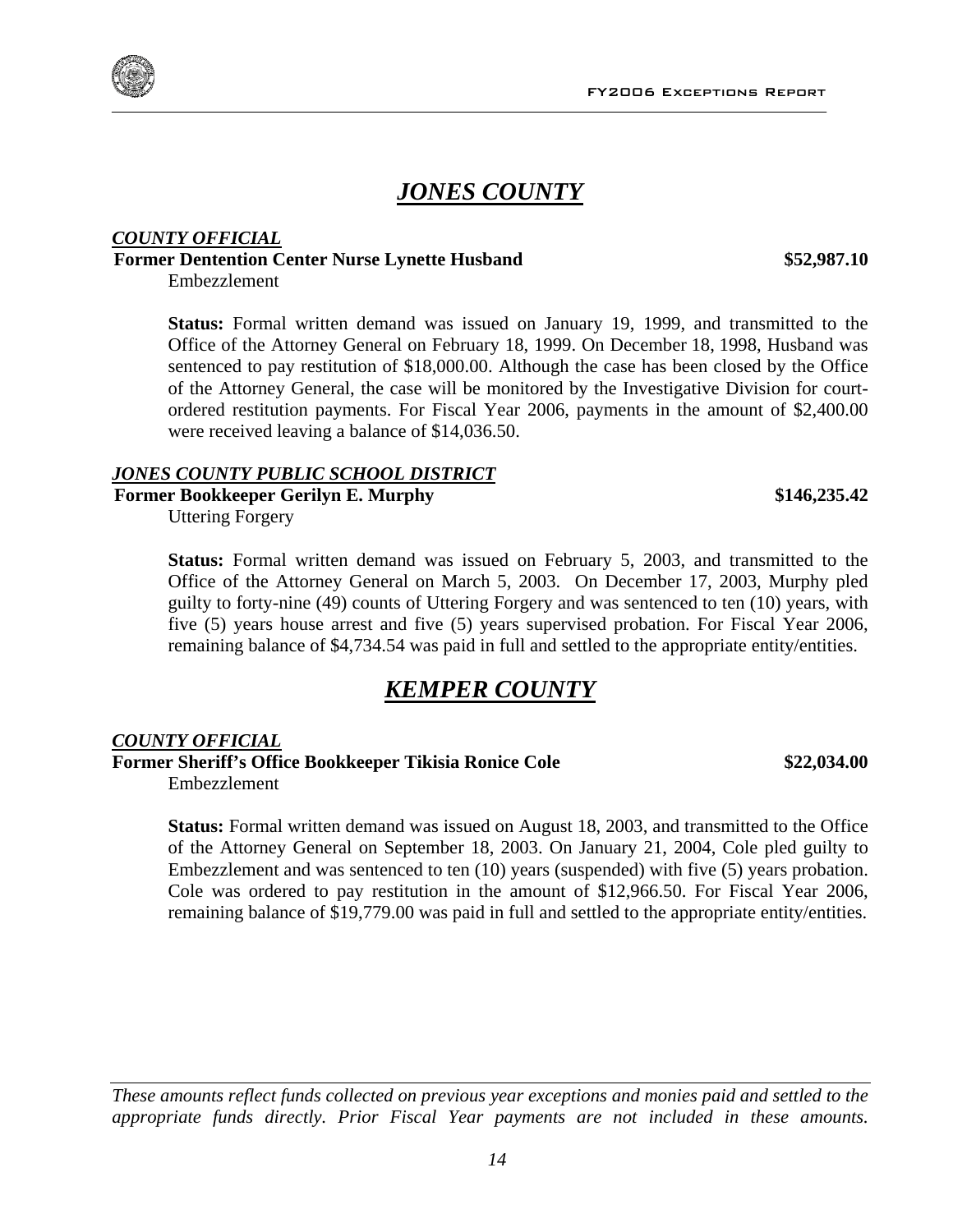### *LAUDERDALE COUNTY*

#### *COUNTY OFFICIAL* **Former Chief Deputy Circuit Clerk Contonya "Tonya" Griffin \$6,055.01**

Embezzlement

**Status**: On October 5, 2000, Griffin pled guilty to Embezzlement and was sentenced to three (3) years of prison (suspended), and three (3) years probation. Griffin was ordered to pay restitution in the amount of \$5,821.15. Formal written demand was issued on February 20, 2001, and transmitted to the Office of the Attorney General on September 18, 2003. For Fiscal Year 2006, remaining balance of \$548.86 was paid in full and settled to the appropriate entity/entities.

### *MERIDIAN PUBLIC SCHOOL DISTRICT*

#### **Consultant Tammy Davis \$58,953.73**

Misprison of a Felony

**Status:** On September 16, 2005, Davis pled guilty to Misprison of a Felony. On December 9, 2005, Davis was placed on three (3) years probation and ordered to pay restitution in the amount of \$46,128.00. Formal written demand was issued on December 2, 2005, and transmitted to the Office of the Attorney General on January 3, 2006.

#### **Former Principal Judy Radcliff**  $$287,277.10$

Conspiracy to Convert Public Money

**Status:** On September 9, 2005, Radcliff pled guilty to Conspiracy to Convert Public Money. On December 9, 2005, Radcliff was sentenced to serve thirty (30) months and was ordered to pay restitution in the amount of \$217,505.68. Formal written demand was issued on December 2, 2005, and transmitted to the Office of the Attorney General on January 3, 2006. For Fiscal Year 2006, payment in the amount of \$50,000.00 was received leaving a balance of \$237,277.10.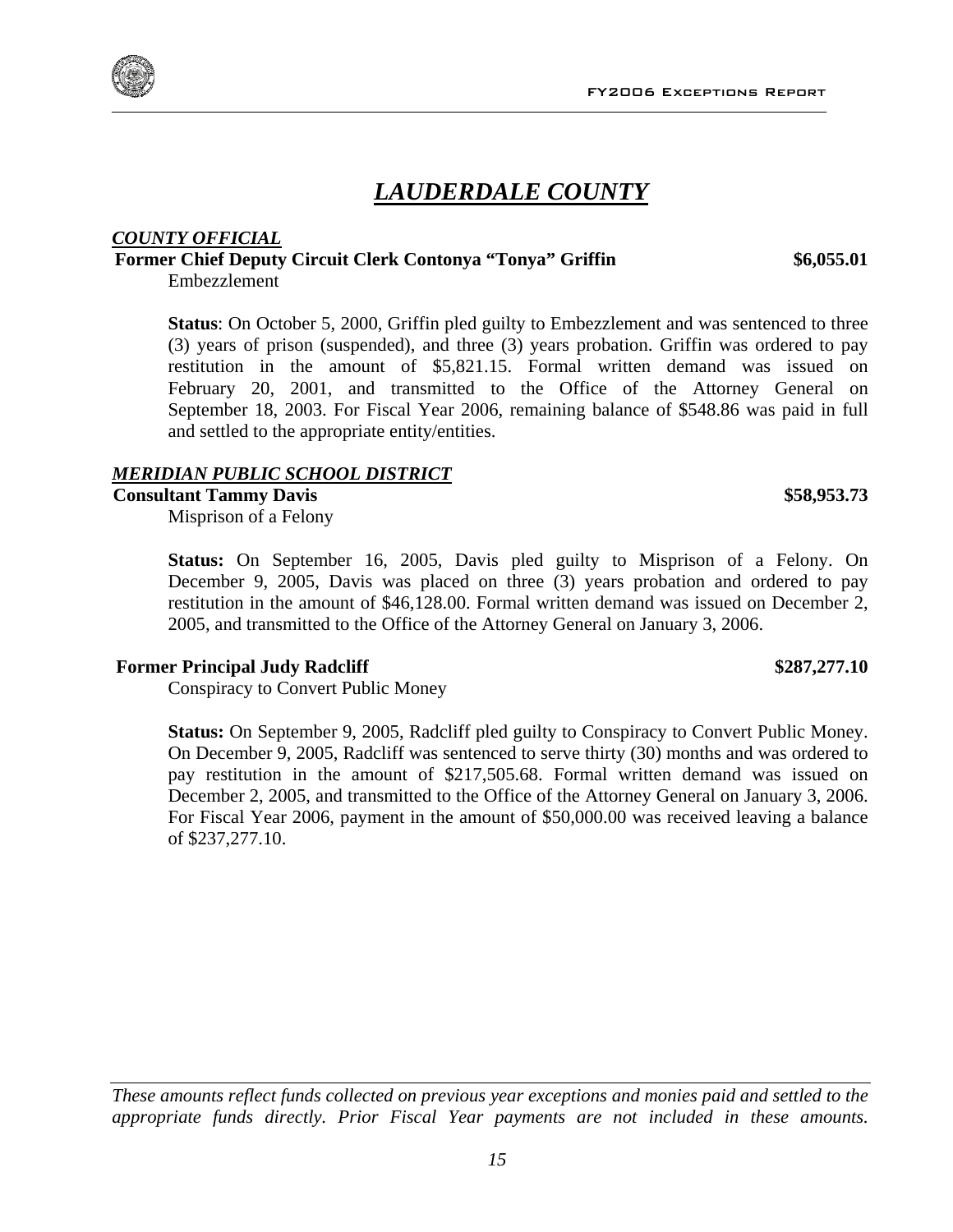### *LAUDERDALE COUNTY-cont'd*

#### *MERIDIAN PUBLIC SCHOOL DISTRICT*

#### **Vendor Sandra Todd \$59,014.55**

Conspiracy to Convert Public Money

**Status:** On September 9, 2005, Todd pled guilty to Conspiracy to Convert Public Money. On December 9, 2005, Todd was sentenced to serve twelve (12) months and one (1) day in prison, and was ordered to pay restitution in the amount of \$89,651.58. Upon release from prison, Todd will be placed on supervised release for three (3) years. Formal written demand was issued on December 2, 2005, and transmitted to the Office of the Attorney General on January 9, 2006.

#### **Consultant Joycelyn Wilson \$64,120.09**

Conspiracy to Convert Public Money

**Status:** On September 9, 2005, Wilson pled guilty to Conspiracy to Convert Public Money. On December 9, 2005, Wilson was sentenced to serve five (5) months in prison, five (5) months on home confinement, and three (3) years supervised release. Wilson was also ordered to pay restitution in the amount of \$48,178.20. Formal written demand was issued on December 2, 2005, and transmitted to the Office of the Attorney General on January 3, 2006.

### *LAWRENCE COUNTY*

#### *MUNICIPALITY OF MONTICELLO*

**Former Deputy City Clerk Theresa Magee Tate \$3,154.50** 

Embezzlement

**Status:** On October 23, 2002, Tate pled guilty to one (1) count of Embezzlement and was sentenced to five (5) years of non-adjudicated probation. Tate was ordered to pay restitution of \$1,534.70. Formal written demand was issued on February 25, 2003, and transmitted to the Office of the Attorney General on March 25, 2003. For Fiscal Year 2006, payments in the amount of \$550.00 were received leaving a balance of \$1,623.53.

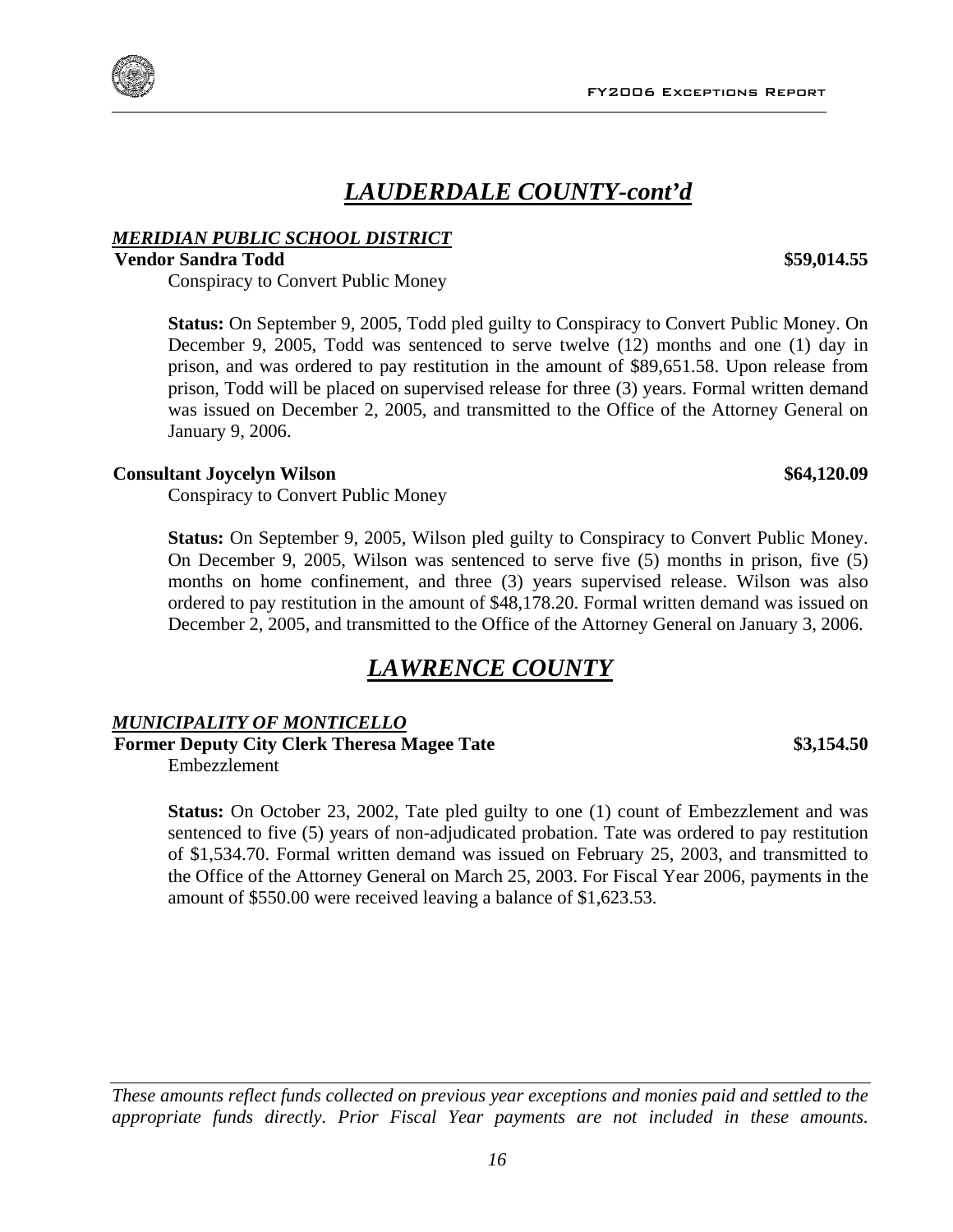### *LEFLORE COUNTY*

### *COUNTY OFFICIAL*

### **Former Justice Court Clerk Alberta B. Longstreet \$400,782.26**

Embezzlement

**Status:** Formal written demand was issued on October 22, 2003, and transmitted to the Office of the Attorney General on November 21, 2003. On December 16, 2003, Longstreet pled guilty to one (1) count of Tax Evasion in Federal Court. On April 30, 2004, in the Leflore County Circuit Court, Longstreet pled guilty to the charge of Embezzlement and was sentenced to four (4) years, serving one (1) year and one (1) day, and three (3) years of supervised probation. This sentence shall run concurrent with the federal sentencing. For Fiscal Year 2006, payment in the amount of \$50,000.00 was received leaving a balance of \$350,782.26.

### *LINCOLN COUNTY*

### *COUNTY OFFICIALS* **Circuit Clerk Terry Watkins \$72,850.00**

Unauthorized Fees

**Status:** Paid in full and settled to the appropriate entity/entities.

### **Deputy Court Clerk Sherry Richardson \$22,207.05**

Embezzlement

**Status:** On June 8, 2005, Richardson pled guilty to Embezzlement and two (2) counts of Uttering Forgery. On October 6, 2005, Richardson was sentenced to ten (10) years and was ordered to complete eighteen (18) months in Intensive Supervision Program, with supervised probation for five (5) years, unsupervised probation for three and one-half (3 1/2) years, and ordered to make full restitution in the amount of \$22,207.06. Paid in full and settled to the appropriate entity/entities.

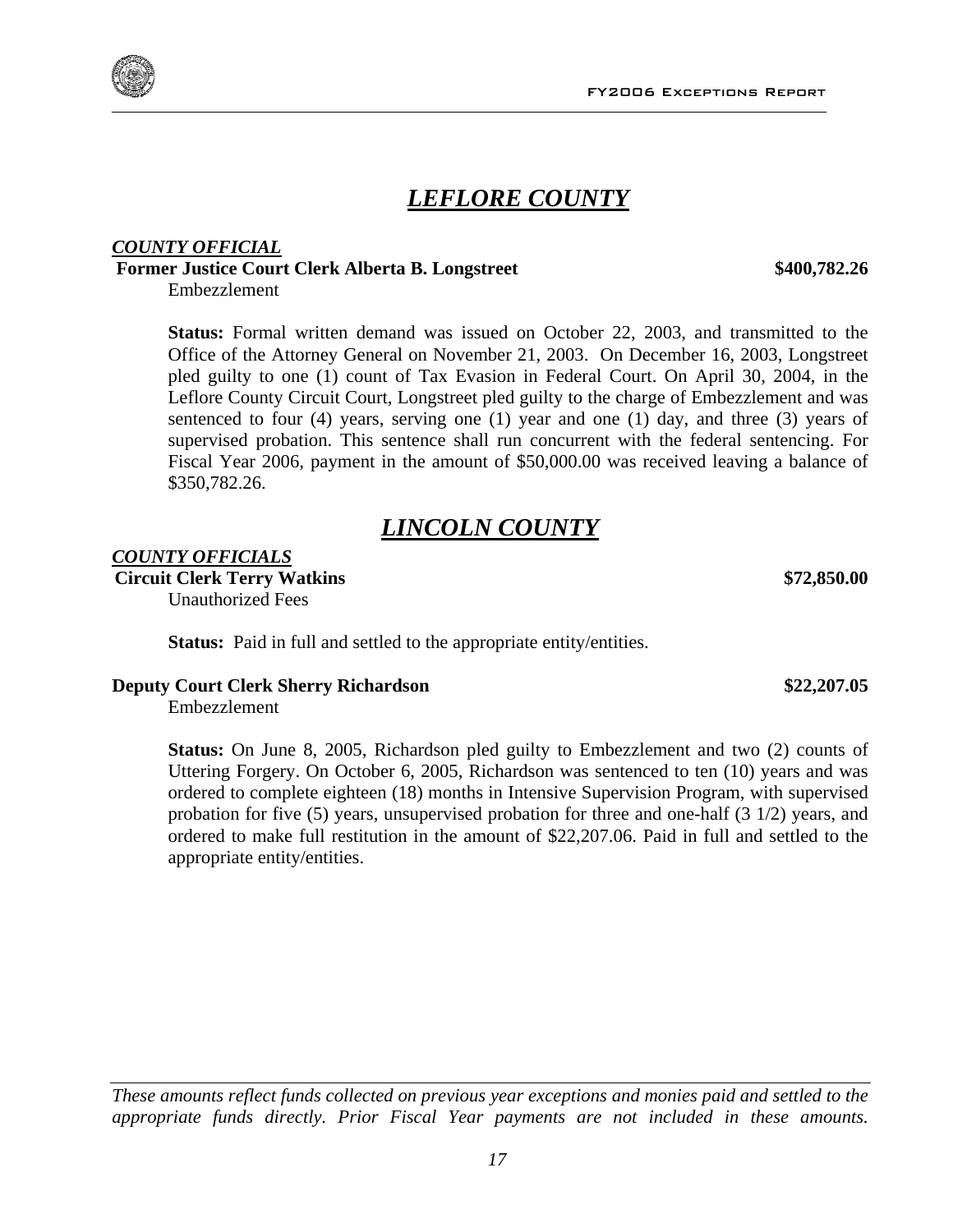### *LINCOLN COUNTY-cont'd*

#### *NEW SITE VOLUNTEER FIRE DEPARTMENT*

#### **Former Treasurer Andrea Grammar \$29,746.05**

Embezzlement and Uttering Forgery

**Status:** Grammar pled guilty to Embezzlement and two (2) counts of Uttering Forgeries and was sentenced to seven (7) years on each count to run concurrently, suspended with five (5) years probation. Grammar was ordered to pay restitution in the amount of \$29,746.05. For Fiscal Year 2006, payments in the amount of \$4,800.00 were received leaving a balance of \$5,438.00.

### *LOWNDES COUNTY*

| <b>COUNTY OFFICIALS</b> |
|-------------------------|
|                         |

| <b>Former Supervisor District 1 Walton O. Willis</b>  | \$10,324.33 |
|-------------------------------------------------------|-------------|
| <b>Former Supervisor District 1 Mitchel Wiggins</b>   | \$14,870.08 |
| <b>Former Supervisor District 2 Dwight Colson</b>     | \$10,324.33 |
| <b>Former Supervisor District 2 Artis H. Neal</b>     | \$12,286.10 |
| <b>Former Supervisor District 3 Johnny M. McCrary</b> | \$5,599.73  |
| <b>Former Supervisor District 3 J.L. Williams</b>     | \$14,870.08 |
| <b>Former Supervisor District 4 Joe Brooks</b>        | \$12,286.10 |
| <b>Former Supervisor District 4 Murray Anthony</b>    | \$10,324.33 |
| <b>Supervisor District 5 Leroy Brooks</b>             | \$25,194.41 |
| Misuse of Public Funds                                |             |

**Status:** Formal demand was issued on September 24, 2004, and transmitted to the Office of the Attorney General on October 25, 2004. Paid in full and settled to the appropriate entity/entities.

#### **Supervisor District 5 Leroy Brooks \$5,220.14**

Unit System Violation

**Status:** Formal written demand was issued on February 10, 2004, and transmitted to the Office of the Attorney General on March 10, 2004. Paid in full and settled to the appropriate entity/entities.

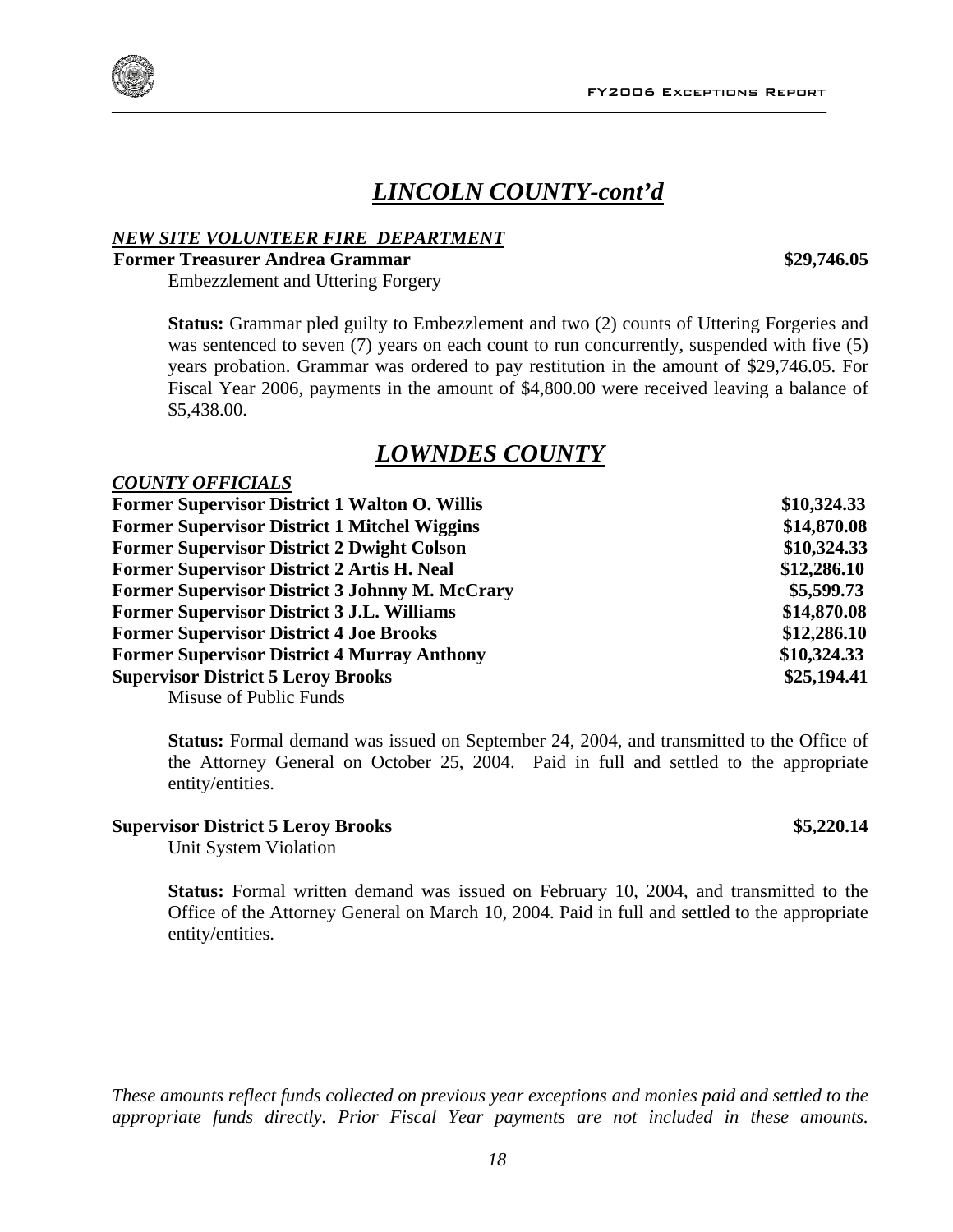### *MADISON COUNTY*

### *FLORA FIRE DEPARTMENT* **Former Fire Chief Harry Whitehead \$12,665.48**

Embezzlement

**Status:** On May 22, 2006, Whitehead pled guilty to Embezzlement and was sentenced to twenty (20) years with fourteen (14) years suspended and six (6) years to serve, with five (5) years post-release supervised probation upon his release. Whitehead was ordered to pay restitution in the amount of \$12,665.48. Formal written demand was issued on June 13, 2006.

### *NEWTON COUNTY*

#### *COUNTY OFFICIAL*

Former Deputy Tax Collector Velinda Craven **\$119,126.53** 

Embezzlement

**Status:** Formal written demand was issued on January 3, 2001, and transmitted to the Office of the Attorney General on February 5, 2001. On August 6, 2001, Craven pled guilty to Embezzlement and was sentenced to five (5) years, two (2) years to serve, and three (3) years post-release supervision. Craven was ordered to pay restitution in the amount of \$20,000.00. For Fiscal Year 2006, payments in the amount of \$5,486.91 were received leaving a balance of \$71,756.40.

### *OKTIBBEHA COUNTY*

#### *COUNTY OFFICIAL*

**Former Chancery Clerk's Office Bookkeeper Angela Griffing \$3,371.29**  Embezzlement

**Status:** Formal written demand was issued on July 15, 2003, and transmitted to the Office of the Attorney General on August 15, 2003. On April 17, 2006, Griffing was sentenced to serve a term of five (5) years (suspended), and placed on probation for five (5) years. Griffing was ordered to pay restitution in the amount of \$5,084.95.

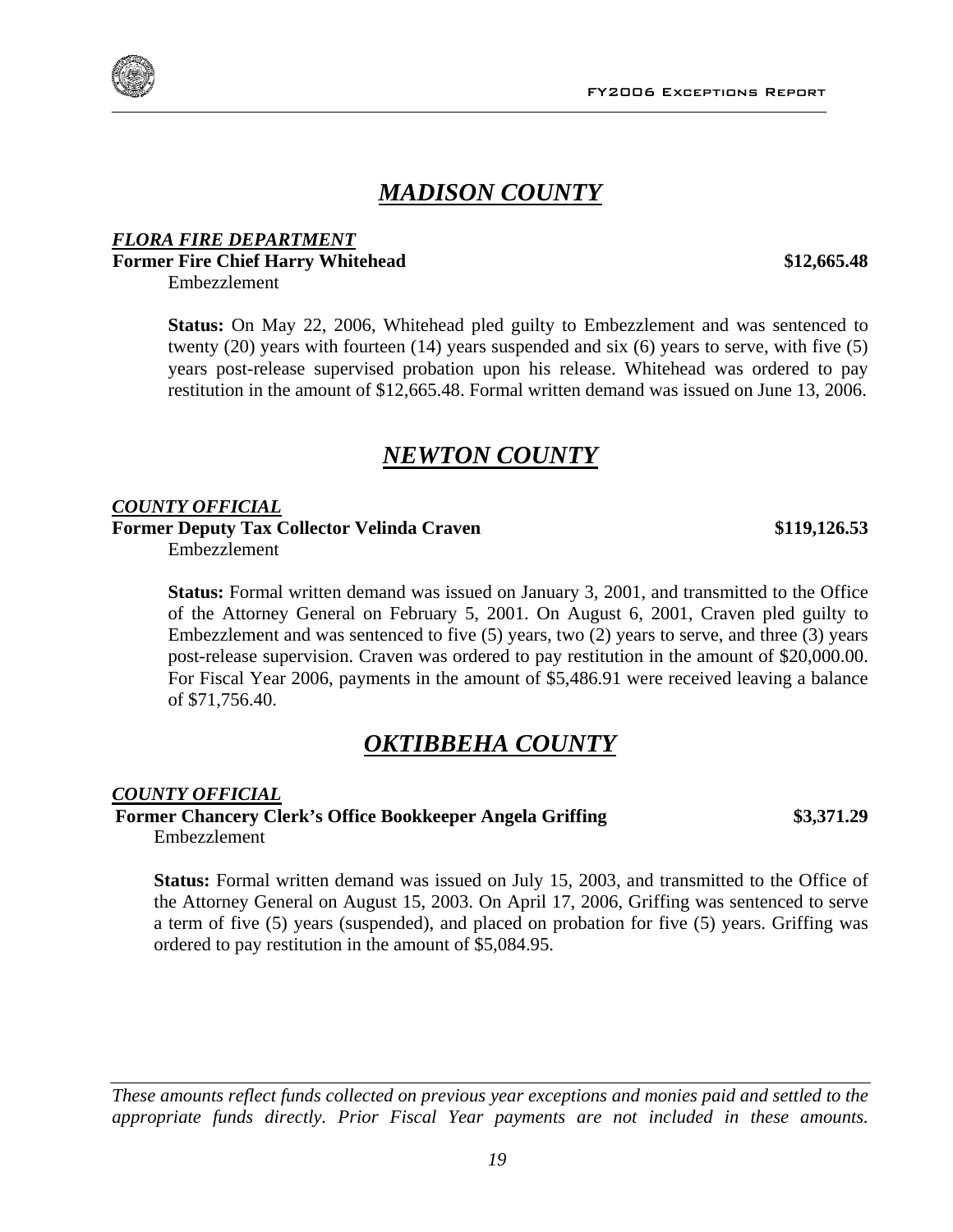### *OKTIBBEHA COUNTY-cont'd*

#### *MISSISSIPPI STATE UNIVERSITY*

### **Former Accounting Assistant II Terry L. Cook \$55,482.46**

Embezzlement

**Status:** On January 13, 2006, Cook was indicted for Embezzlement by an Oktibbeha County Grand Jury, for embezzling more than Five Thousand Dollars (\$5,000.00). Formal written demand was issued on August 15, 2005, and transmitted to the Office of the Attorney General on September 19, 2005.

### *PEARL RIVER COUNTY*

#### *COUNTY OFFICIALS*

**Former Sheriff Dan C. McNeil, Jr. \$36,544.03**

Liable for Recovery of Public Funds

#### **Former Sheriff's Dispatch Supervisor Mrs. Gloistine Taylor Travis**

False Statement and Representation

**Status:** Formal written demand was issued on June 29, 2001, and transmitted to the Office of the Attorney General on July 30, 2001. Travis pled guilty to two (2) counts of False Statement and Representation on September 1, 2000. On November 14, 2000, Travis was sentenced to five (5) years, to run concurrent, and was ordered to pay restitution of \$19,196.34. For Fiscal Year 2006, payments in the amount of \$4,619.34 were received leaving a balance of \$17,347.69.

### *PEARL RIVER COUNTY PUBLIC SCHOOLS*

**Former Director Theresa Campbell \$20,335.07** 

Embezzlement

**Status:** On April 18, 2005, Campbell pled guilty to Embezzlement. On June 3, 2005, an order of non-adjudication was issued, for five (5) years, pending completion of terms of the court, including restitution of \$20,335.07. On June 9, 2005, a formal written demand was issued and transmitted to the Office of the Attorney General on July 8, 2005. For Fiscal Year 2006, payments in the amount of \$4,200.00 were received leaving a balance of \$16,135.07.



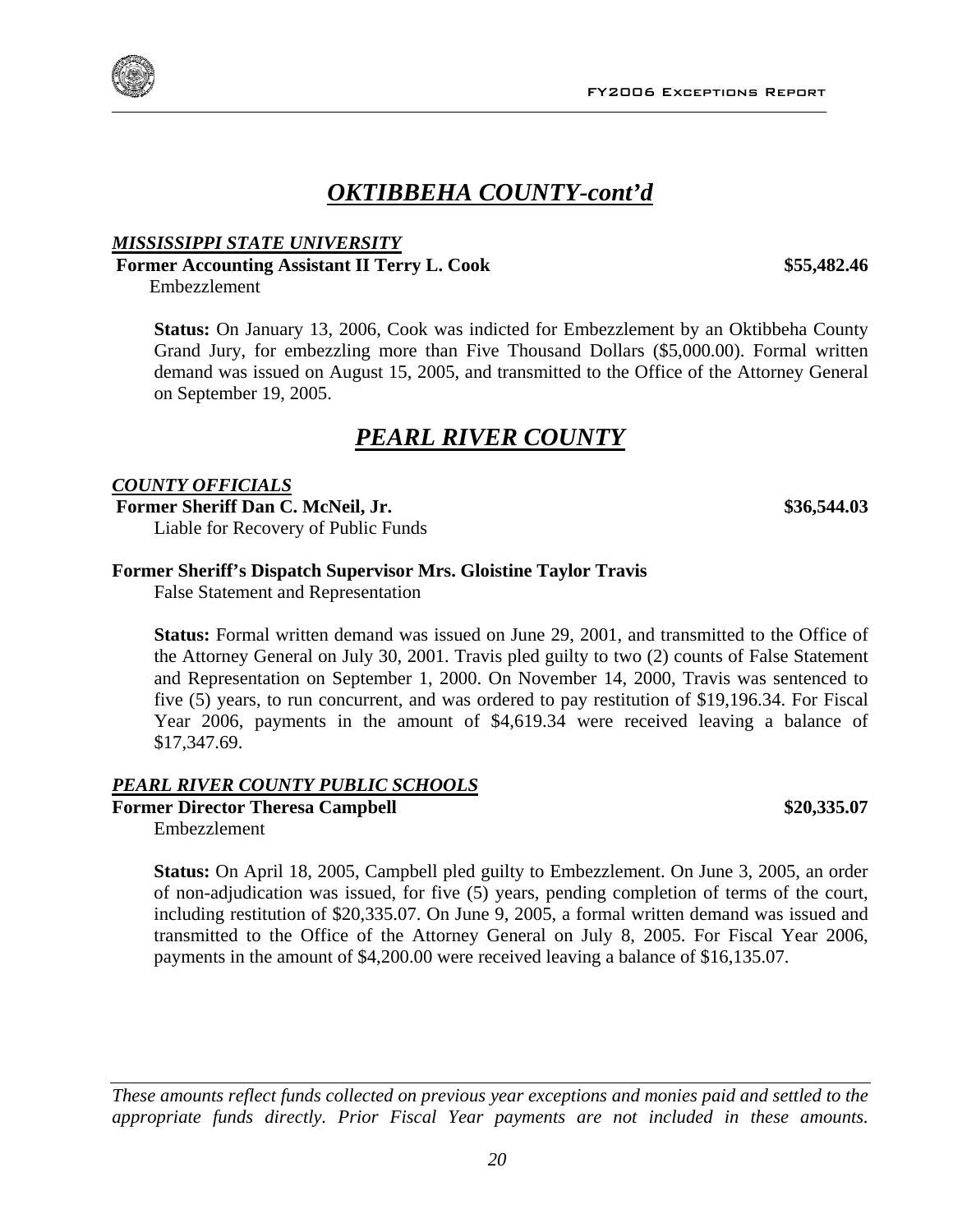



### *PEARL RIVER COUNTY-cont'd*

| PICAYUNE SCHOOL DISTRICT                       |            |
|------------------------------------------------|------------|
| <b>School Board Member Allen "Reese" Moody</b> | \$4,097.38 |
| <b>School Board Member Duane Wheat</b>         | \$4,429.55 |
| Misuse of Public Funds                         |            |

**Status:** Paid in full and settled to the appropriate entity/entities.

### *PONTOTOC COUNTY*

#### *MUNICIPALITY OF ECRU*

| <b>Secretary Melissa Britt</b> | \$879.06   |
|--------------------------------|------------|
| <b>Alderman Pat Davis</b>      | \$470.06   |
| <b>Alderman James Speck</b>    | \$238.78   |
| <b>Alderman Paul Thompson</b>  | \$698.90   |
| <b>Mayor Thomas Todd</b>       | \$1,340.49 |
| Misuse of Public Funds         |            |

**Status:** Paid in full and settled to the appropriate entity/entities.

### *PRENTISS COUNTY*

## *COUNTY OFFICIALS*

**Former Sheriff Jerry C. "Bud" Michael \$7,084.09 \$7,084.09** Embezzlement

**Status:** Formal written demand was issued on April 19, 2000, and transmitted to the Office of the Attorney General on May 19, 2000. Paid in full and settled to the appropriate entity/entities.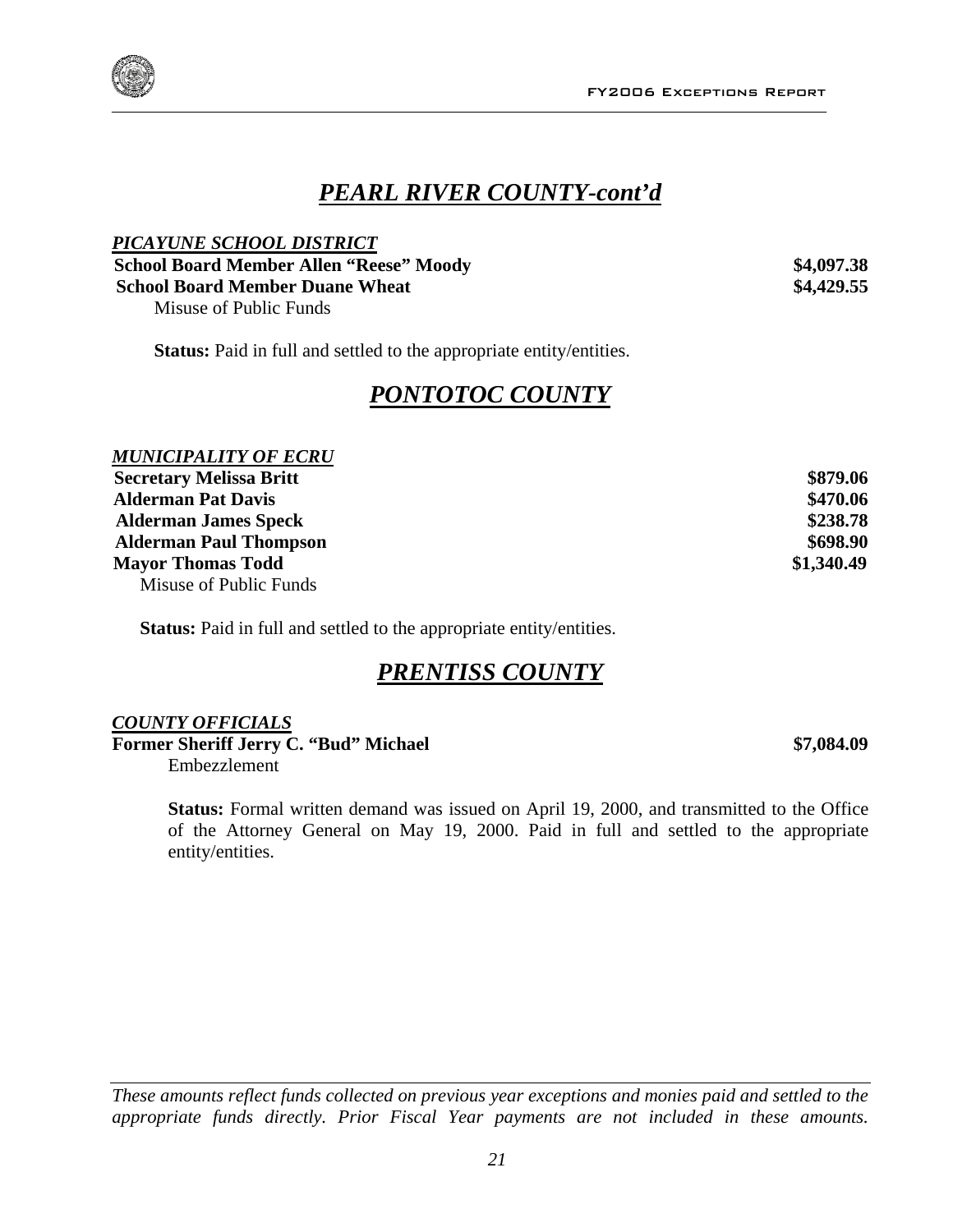### *PRENTISS COUNTY-cont'd*

#### *COUNTY OFFICIALS* **Former Justice Court Clerk Rita Collette Ivey \$82,391.14**

Embezzlement

**Status**: On June 30, 2005, Ivey pled guilty to two (2) counts of Embezzlement and was sentenced to sixteen (16) years, eight (8) years to serve, eight (8) years suspended, with five (5) years post release supervision. Ivey was ordered to pay restitution in the amount of \$82,391.14. Formal written demand was issued on July 13, 2005, and transmitted to the Office of the Attorney General on August 5, 2005. For Fiscal Year 2006, payment in the amount of \$50,000.00 was received leaving a balance of \$32,391.14.

### *SUNFLOWER COUNTY*

### *MISSISSIPPI DELTA COMMUNITY COLLEGE*

**Former Records Clerk Tammy Higginbotham \$38,439.01**  Embezzlement/Falsifying Records

**Status**: On June 1, 2006, Higginbotham pled guilty to Embezzlement and was sentenced to two (2) years Intensive Supervision Program and was ordered to pay restitution in the amount of \$38,439.01. Paid in full and settled to the appropriate entity/entities.

### *TALLAHATCHIE COUNTY*

#### *CASCILLIA VOLUNTEER FIRE DEPARTMENT*

**Former Fire Chief Andy Lott** \$14,241.71

Embezzlement

**Status:** On May 5, 2005, Lott pled guilty to Embezzlement and was sentenced to ten (10) years suspended with five (5) years probation. Lott was ordered to pay restitution in the amount of \$14,241.71. For Fiscal Year 2006, payments in the amount of \$1,490.00 were received leaving a balance of \$5,264.86.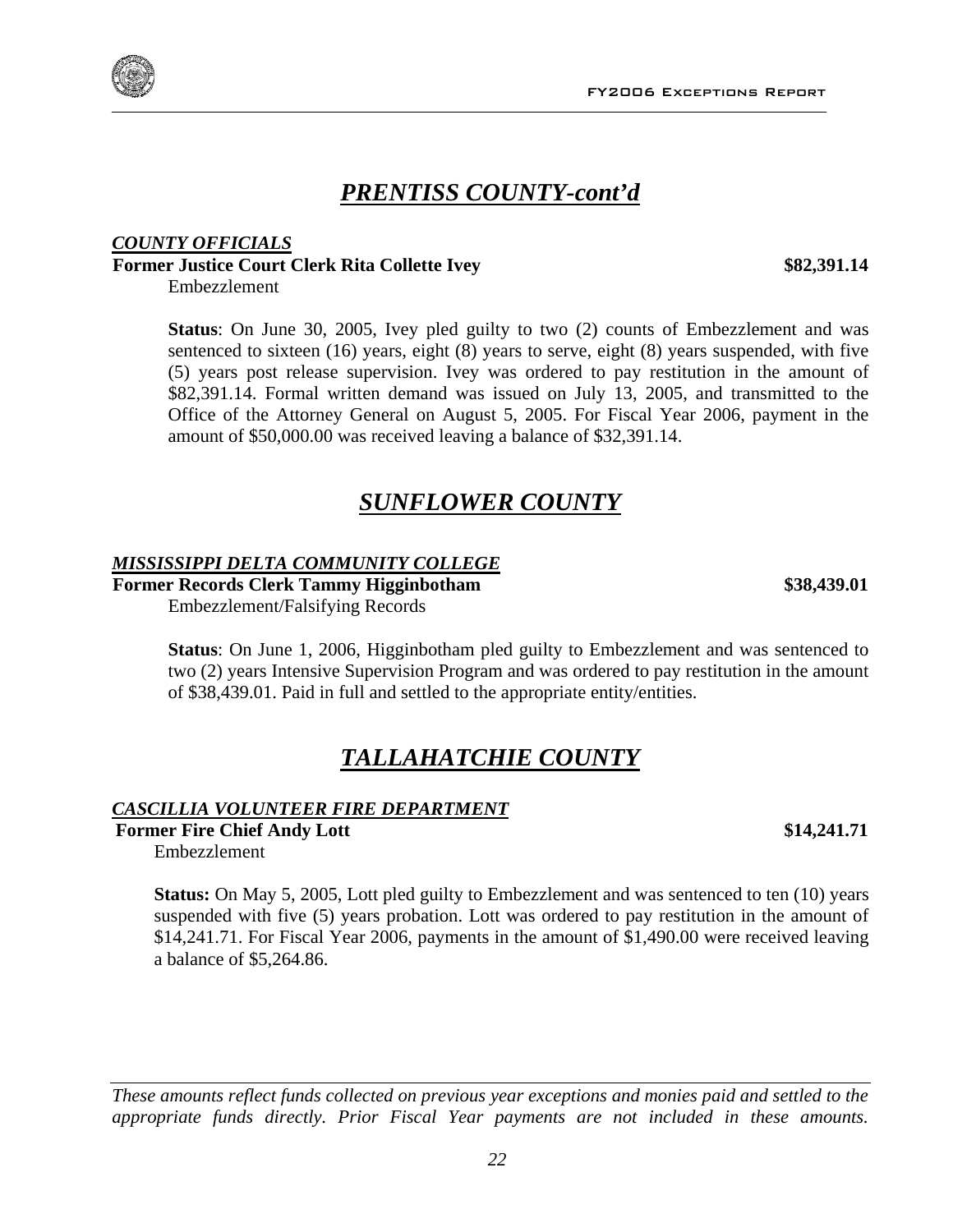FY2006 Exceptions Report

### *TATE COUNTY*

### *INDEPENDENCE VOLUNTEER FIRE DEPARTMENT*

### **Former Fire Chief Vernon Criswell \$17,503.56 \$17,503.56**

Embezzlement

**Status:** On April 8, 2005, Criswell pled guilty to two (2) counts of Embezzlement. Criswell was ordered to pay restitution of \$37,687.47. Formal written demand was issued on April 26, 2005, and transmitted to the Office of the Attorney General on May 26, 2005. For Fiscal Year 2006, the remaining balance of \$7,503.56 was paid in full and settled to the appropriate entity/entities.

### *TISHOMINGO COUNTY*

#### *MUNICIPALITY OF TISHOMINGO*

**Former City Clerk Lana Cass \$54,564.10**  Embezzlement

**Status:** On September 7, 2004, Cass pled guilty to Embezzlement and was sentenced to ten (10) years. Cass was ordered to pay restitution in the amount of \$54,339.10. Formal written demand was issued on August 1, 2005, and transmitted to the Office of the Attorney General on September 1, 2005. For Fiscal Year 2006, the remaining balance of \$45,643.85 was paid in full and settled to the appropriate entity/entities.

### *TUNICA COUNTY*

#### *MUNICIPALITY OF TUNICA*

**Former Deputy City Clerk Carlene Riales \$50,244.03**  Embezzlement

**Status:** On September 9, 2004, Riales was sentenced on the charge of Embezzlement to five (5) years probation and was ordered to pay restitution in the amount of \$40,008.14. Formal written demand was issued on October 29, 2004, and transmitted to the Office of the Attorney General on November 29, 2004. For Fiscal Year 2006, payments in the amount of \$3,500.00 were received leaving a balance of \$45,244.03.

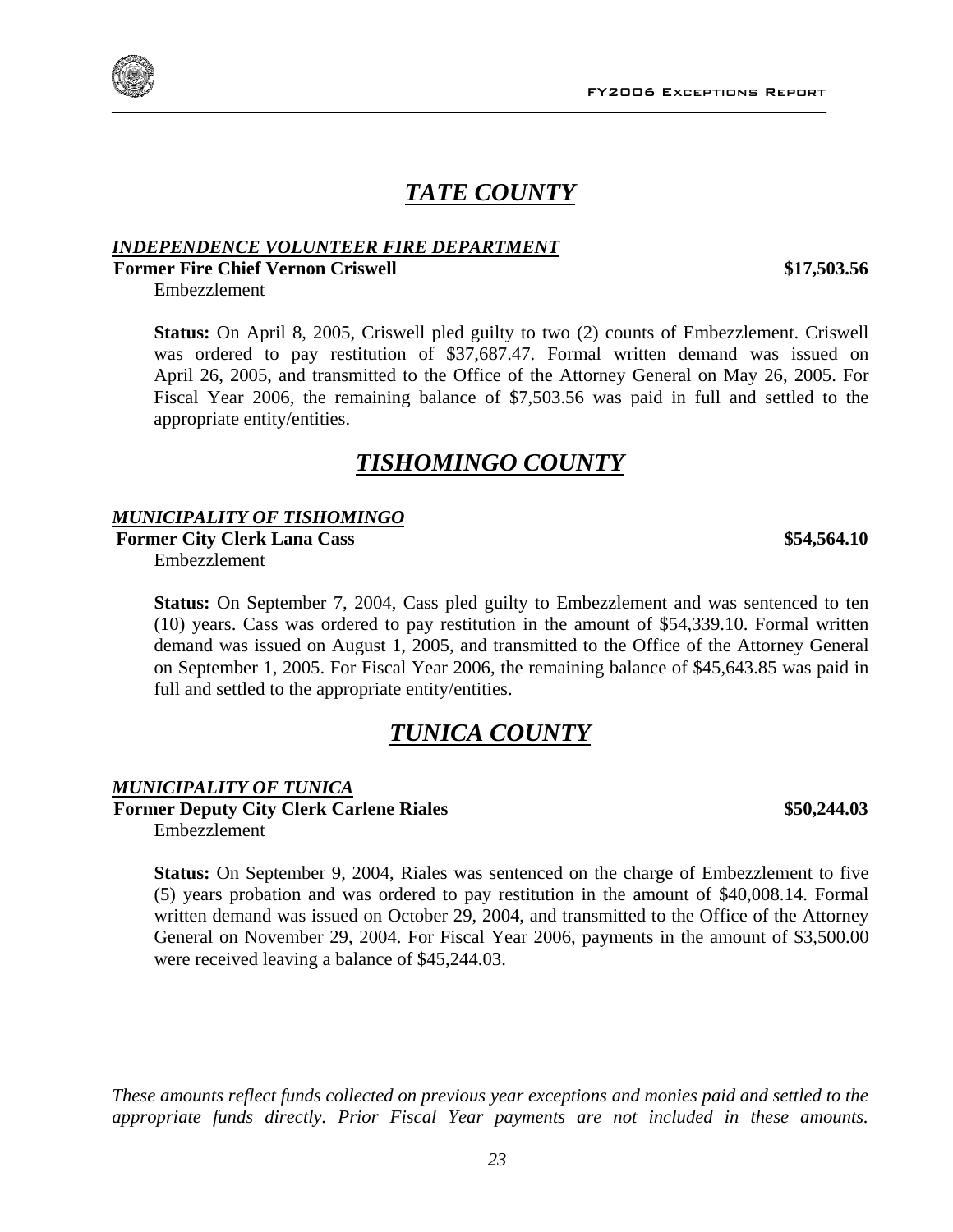### *WALTHALL COUNTY*

### *DEPARTMENT OF HUMAN SERVICES*

**Perry M. Clark, Sr. \$3,156.83** 

False Statements

**Status:** On April 20, 2006, Clark pled guilty to False Statements and was sentenced to three (3) years probation, and was ordered to pay restitution in the amount of \$2,008.37. Formal written demand was issued on April 25, 2006, and transmitted to the Office of the Attorney General on May 25, 2006. For Fiscal Year 2006, payments in the amount of \$200.00 were received leaving a balance of \$2,956.83.

### *WARREN COUNTY*

#### *COUNTY OFFICIALS*

**Former Circuit Clerk Larry Ashley**   $$56,665.00$ Unauthorized Fees **Status:** Paid to the appropriate entity/entities. Investigation is ongoing. **Circuit Clerk Shelly Palmertree \$40,000.00**  Unauthorized Fees **Status:** Paid to the appropriate entity/entities. Investigation is ongoing.

## **Election Commissioner Lashondra Williams \$7,674.79**

Excess Fees

**Status:** Formal written demand was issued on October 21, 2005, and transmitted to the Office of the Attorney General on December 27, 2005.

### *MUNICIPALITY OF VICKSBURG*

**Former Employee Brenda Kenney <b>\$7,674.42 \$7,674.42** 

Embezzlement

**Status:** On July 2, 2004, Kenney pled guilty to Embezzlement and was sentenced to five (5) years, with one (1) year in the Intensive Supervision Program, and four (4) years probation. Formal written demand was issued on June 17, 2004, and transmitted to the Office of the Attorney General on July 16, 2004. For Fiscal Year 2006, payments in the amount of \$1,777.00 were received leaving a balance of \$1,272.42.

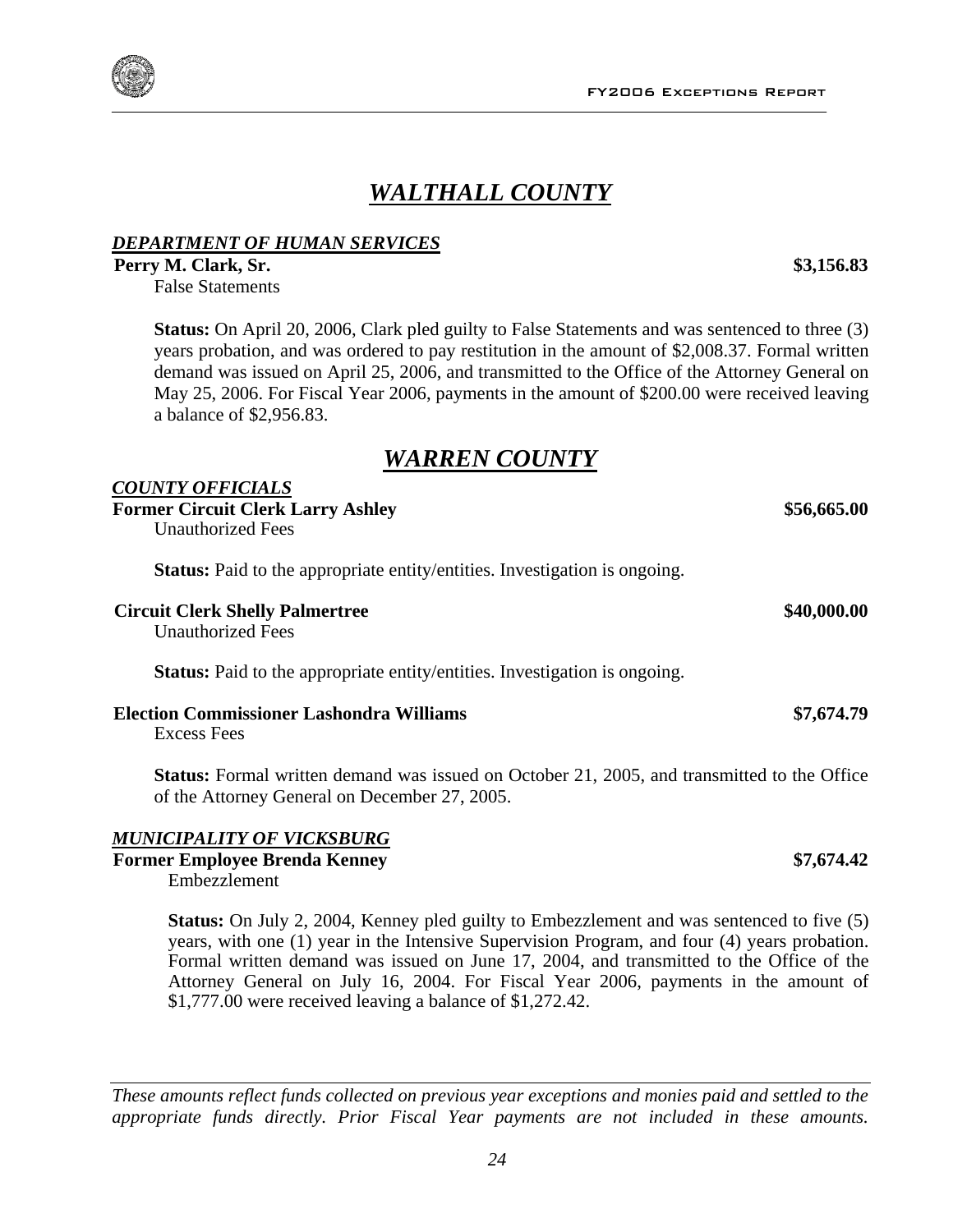### *WASHINGTON COUNTY*

### *COUNTY OFFICIAL*

**Former Circuit Clerk Estelle Smith Pryor \$24,544.16** 

Excess Fees

**Status:** Formal written demand was issued on November 10, 1999, and transmitted to the Office of the Attorney General on December 10, 1999. For Fiscal Year 2006, the amount of \$24,409.16 was paid as settlement in full.

### *WILKINSON COUNTY*

#### *COUNTY OFFICIALS*

#### **Tax Assessor/Collector Wevlyn James \$45,940.30**

Unauthorized Salary

**Status:** Formal written demand was issued on March 13, 2006, and transmitted to the Office of the Attorney General on April 12, 2006.

| <b>Chancery Clerk Thomas C. Tolliver, Jr.</b> | \$4,851.00 |
|-----------------------------------------------|------------|
| Excess Fees                                   |            |

**Status:** Paid in full and settled to the appropriate entity/entities.

#### **Election Commissioner Ida Smith \$1,330.00**

Excess Fees

**Status:** For Fiscal Year 2006, remaining balance of \$930.00 was paid in full and settled to the appropriate entity/entities.

| <b>Election Commissioner Jerri Love</b>     | \$1,050.00 |
|---------------------------------------------|------------|
| <b>Election Commissioner Anita McMorris</b> | \$630.00   |
| <b>Election Commissioner Laverne Poole</b>  | \$1,050.00 |
| <b>Election Commissioner Ida Smith</b>      | \$1,050.00 |
|                                             |            |

Excess Fees

**Status:** For Fiscal Year 2006, payments in the amount of \$3,030.00 were received leaving a balance of \$750.00, owed by Ida Smith.

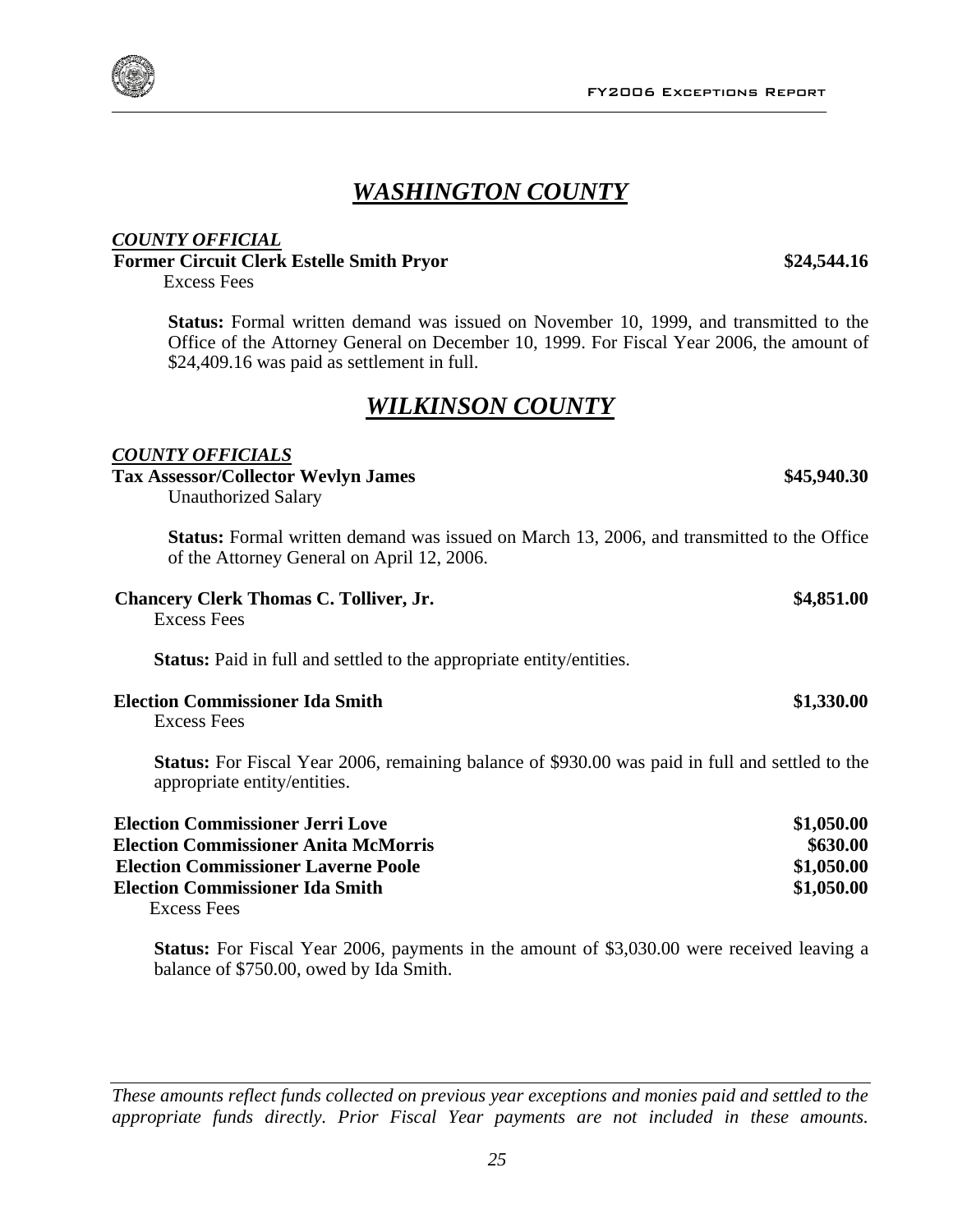

### *YAZOO COUNTY*

### *YAZOO COUNTY PORT COMMISSION*

### **Former Airport Manager Les Clanton 631,500.00 \$31,500.00**

Embezzlement

**Status**: On October 6, 2005, Clanton was indicted for Embezzlement by a Yazoo County Grand Jury. On December 16, 2005, Clanton entered into the Pre-trial Intervention Program and was ordered to pay restitution in the amount of \$31,500.00. Paid in full and settled to the appropriate entity/entities.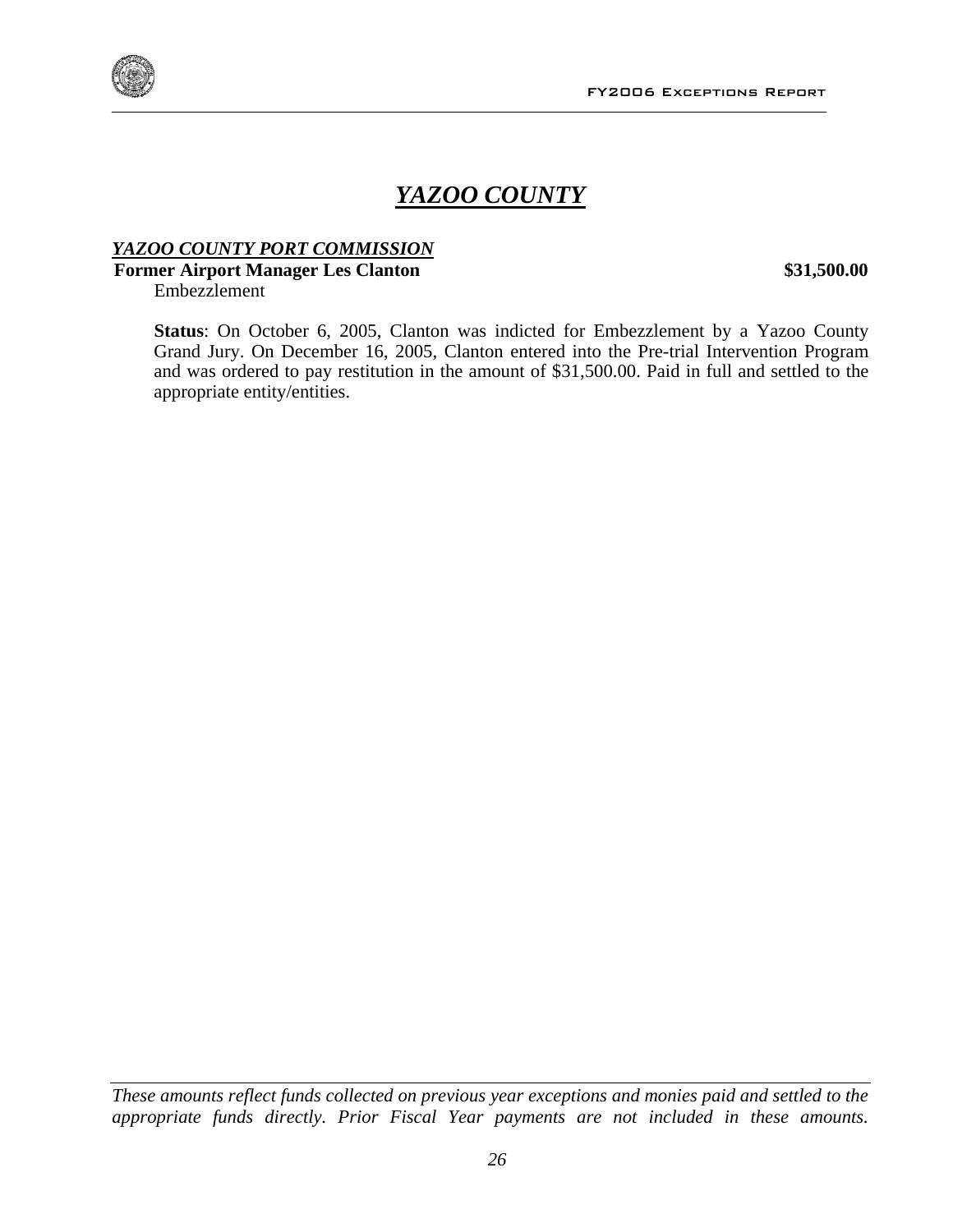

## **INDEX BY COUNTY**